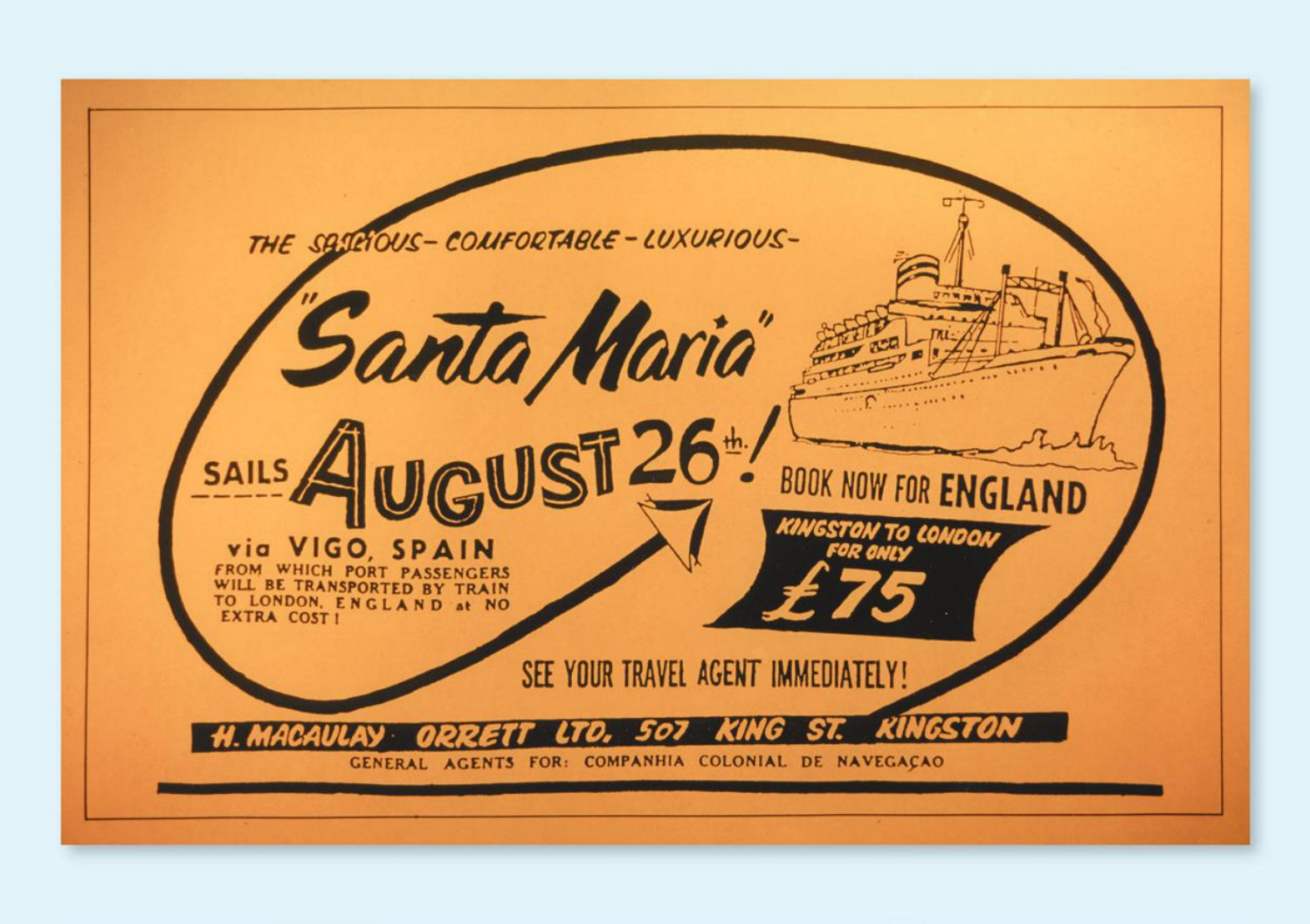### **Invited to England**

#### JOD no.: 2006-15852

© TFL from the London Transport Museum Collection.

The ferocious nature and expense of World War II left Great Britain depleted. It no longer had the money needed to maintain its vast empire or enough workers to run the country's essential services. The British Government realised that encouraging immigration from its Commonwealth countries was a necessary step to help to rebuild the country.

In 1948, the British Nationality Act allowed all British subjects the right to travel to and settle in the United Kingdom. The Empire Windrush

brought one of the first wave of Caribbean migrants to the UK. The Windrush set sail from Kingston, Jamaica on 24th May 1948 with 492 official passengers (a mixture of Trinidadians, Jamaicans, Barbadians and Bermudans) as well as a number of troops, lower deck passengers and a few stowaways.

The Santa Maria is one of a number of ships who brought people from the Caribbean to the UK to be part of rebuilding the Mother Country.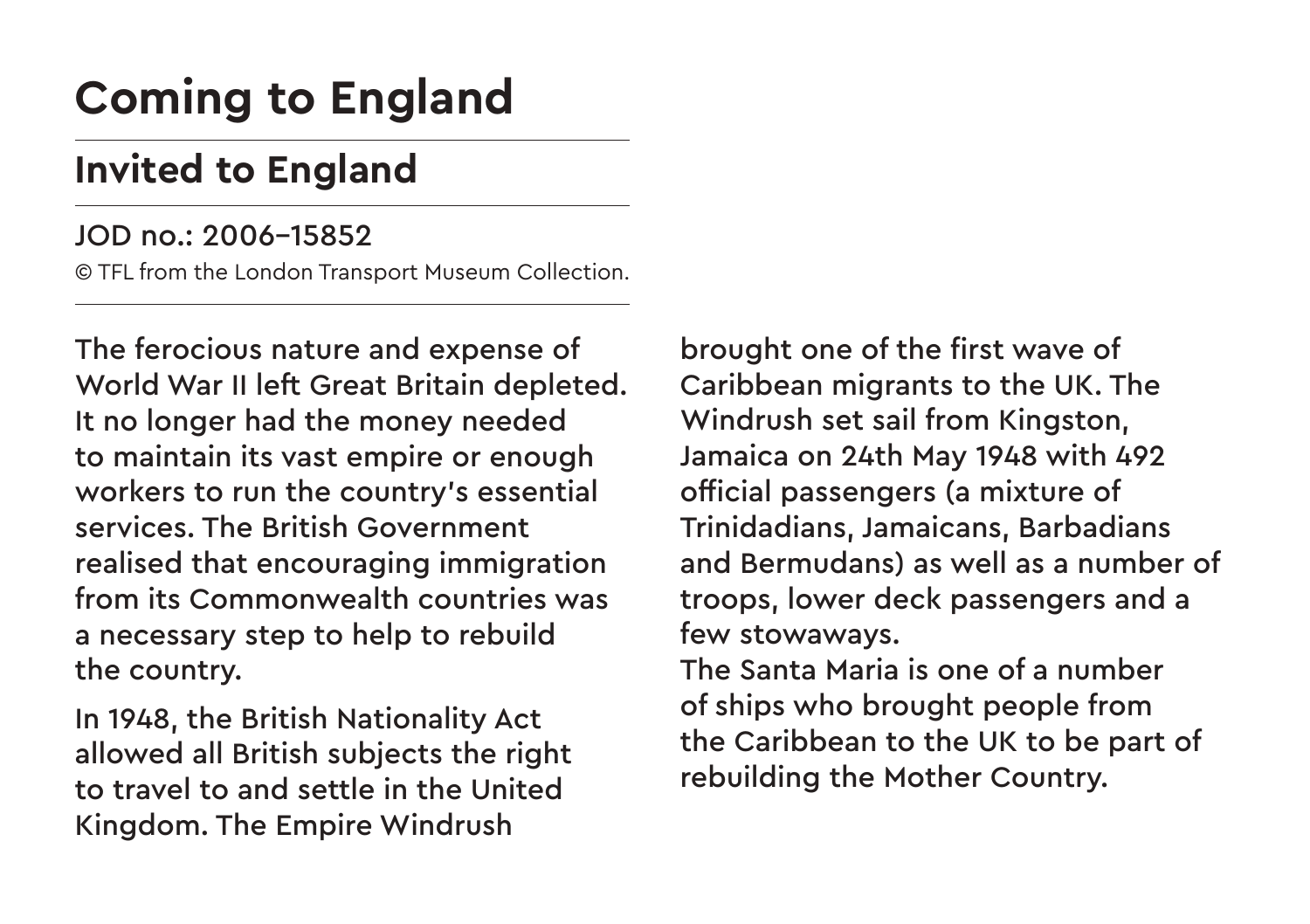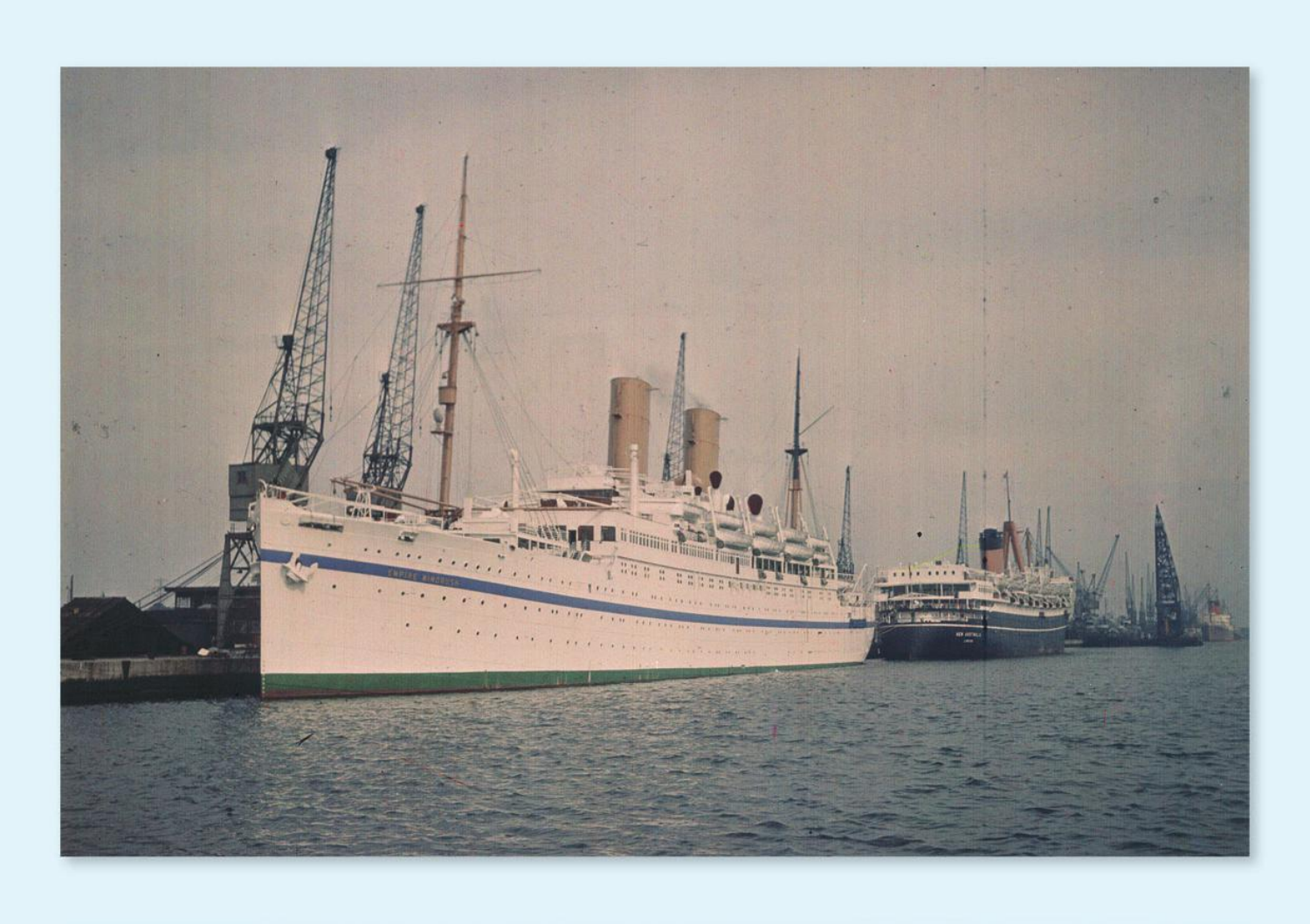### **The Journey**

JOD no.: P67110CT

From 1947, thousands of individuals and families made their way from the Caribbean to England. Initially, many came by ship, on a long arduous journey. Later, many came by plane, a much quicker and easier journey.

Some of the ship's that people came to England on were:

- $S_{\rm S}$  SS Almanzora
- ss Ormonde
- HMT Empire Windrush
- **n** MS Oranjestad
- **RMS Ariguani**
- <sup>n</sup> SS Antilles
- $\blacksquare$  SS Ascania
- $\blacksquare$  SS Begoña
- <sup>n</sup> SS Bonita
- $S$  SS Cavina
- $\blacksquare$  SS Colombie
- <sup>n</sup> SS Flandre
- SS Gascogne
- $\blacksquare$  SS Irpinia
- $S$ SS Matina
- <sup>n</sup> SS Montserrat
- SS Oranje Nassau
- **SS Windward Islands**

Those who came by plane often remember the distinctive BOAC branding of the company.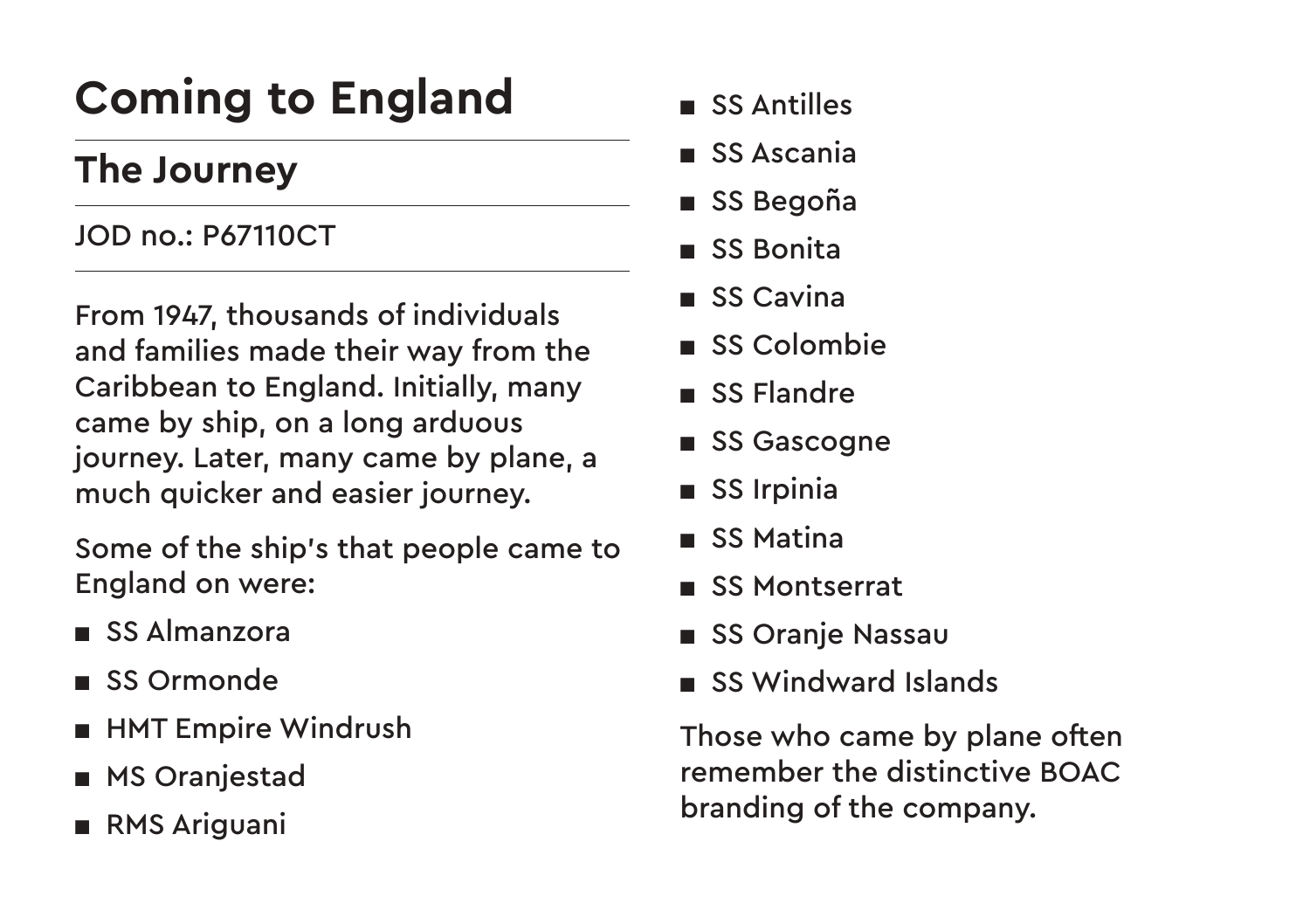Paneger No. 524

# United Kingdom

# SEA **ARRIVAL CARD**

Merchant Shipping Act, 1906

All British subjects (or Commonwealth citizens) British protected persons, or citizens of the Republic of Ireland are required to furnish the Master with the information specified on this card before landing.

| lo.<br>(Please dio indicate nature or initials of any professional, technical,<br>or scientific qualifications or degrees.) | ی<br>Sams:<br>Not accompanied by husband or wife $\overline{X}$<br>Accompanied by husband or wife<br>(Please mark appropriate box with a cross)<br>Child aged 1-12<br>Infant | œ<br>z,<br>Male X<br>Age 23<br>Female | TONDON<br><br>i | ۶<br>Proposed address in the United Kingdom:<br>18 GORDON ROAD, SE15<br> | Permanicii reitlateici jor itse purpose of question y means reitlance" for more than the state of the of Man.<br>For more than a year. If in United Ringdom, please state whether<br>for more than a year. If in United Ringdom, ple | ۳<br>Country of :<br><b><i>JAMAICA</i></b> | ÷<br>(c) embarkation<br>Port of :<br>KINGSTON<br> | سو<br>N,<br>vesel M.V. "EMPIRE WIRDRUSH" | ٣<br>Nane<br>BAKER<br>(Surname)<br>PLEASE USE BLOCK CAPITALS<br>(Other names)<br><b>CHARLES</b><br> |
|-----------------------------------------------------------------------------------------------------------------------------|------------------------------------------------------------------------------------------------------------------------------------------------------------------------------|---------------------------------------|-----------------|--------------------------------------------------------------------------|--------------------------------------------------------------------------------------------------------------------------------------------------------------------------------------------------------------------------------------|--------------------------------------------|---------------------------------------------------|------------------------------------------|-----------------------------------------------------------------------------------------------------|
|                                                                                                                             | <br>                                                                                                                                                                         |                                       | <br>            |                                                                          |                                                                                                                                                                                                                                      | <br>                                       | <br>                                              | <br>                                     | For official use                                                                                    |

1988 - 2

THANK YOU

P.R. 5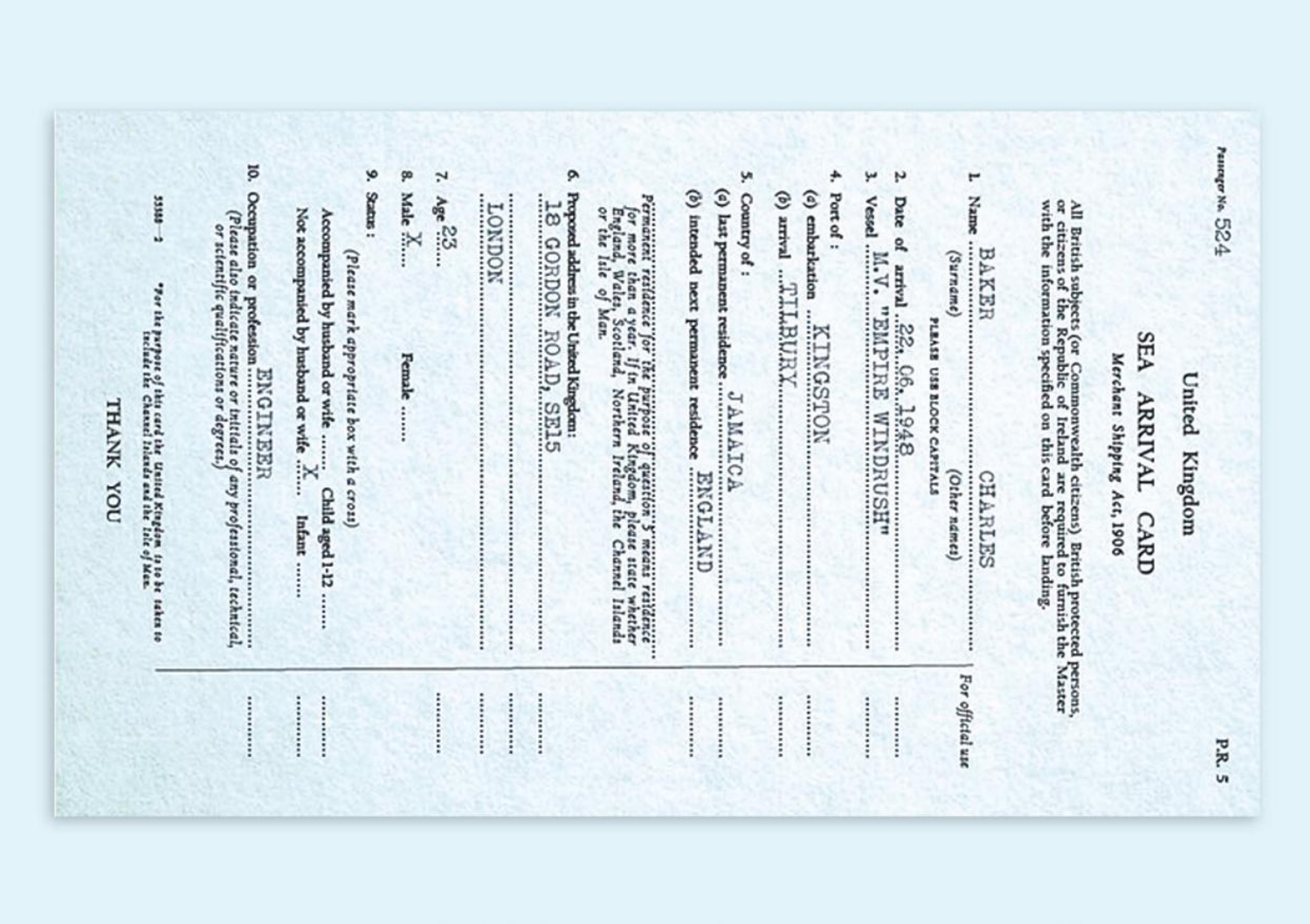### **Arrival Card**

Images provided by members of the Caribbean Social Forum.

Traveling to England required a passport and an arrival card.

Both give a picture of the individual making that journey, including details of where they are coming from, where they are going to and their profession.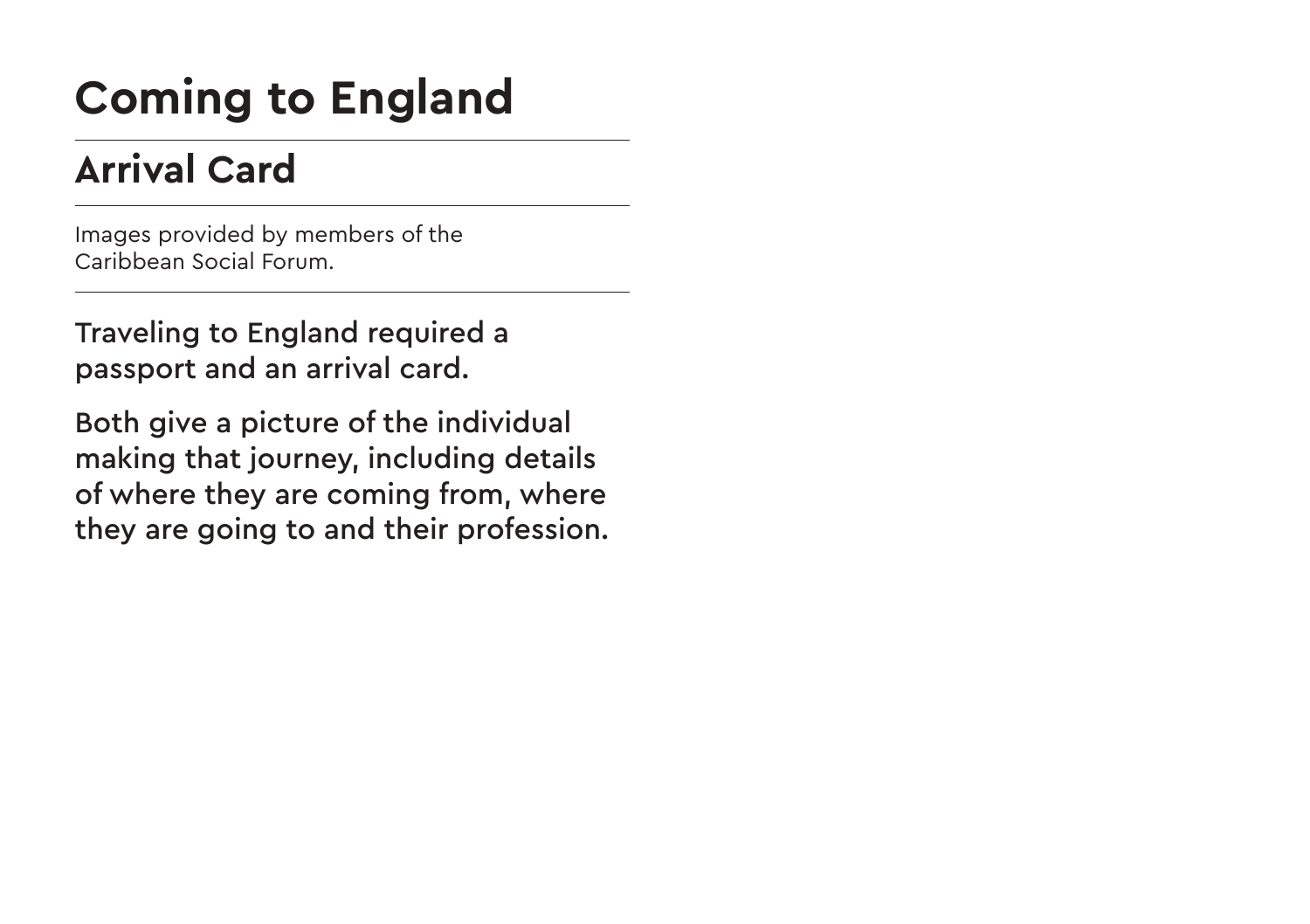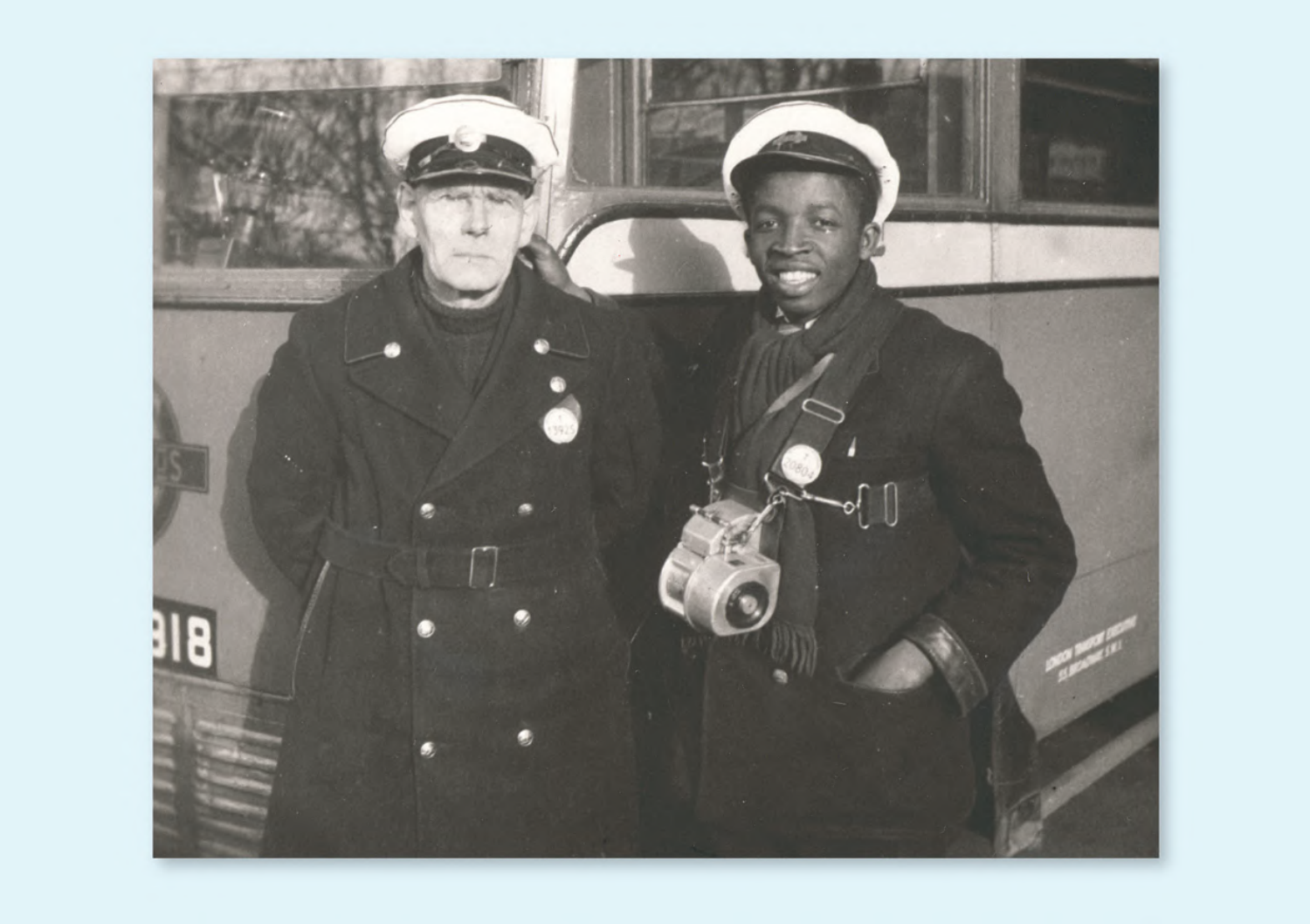### **Working in London**

#### JOD no.: 1998-18597

© TFL from the London Transport Museum Collection.

In the post-war years, there was a drive to recruit from the Caribbean to help rebuild the British economy. In particular, the construction sector and services sector were short of staff. The most famous examples of services recruiting from the Caribbean were the newly created NHS and the public transport sector.

Many of those who came from the Caribbean for work faced racism, discrimination and structural inequality and struggled to find work that reflected their qualifications.

The contribution of these individuals to the British economy is undeniable.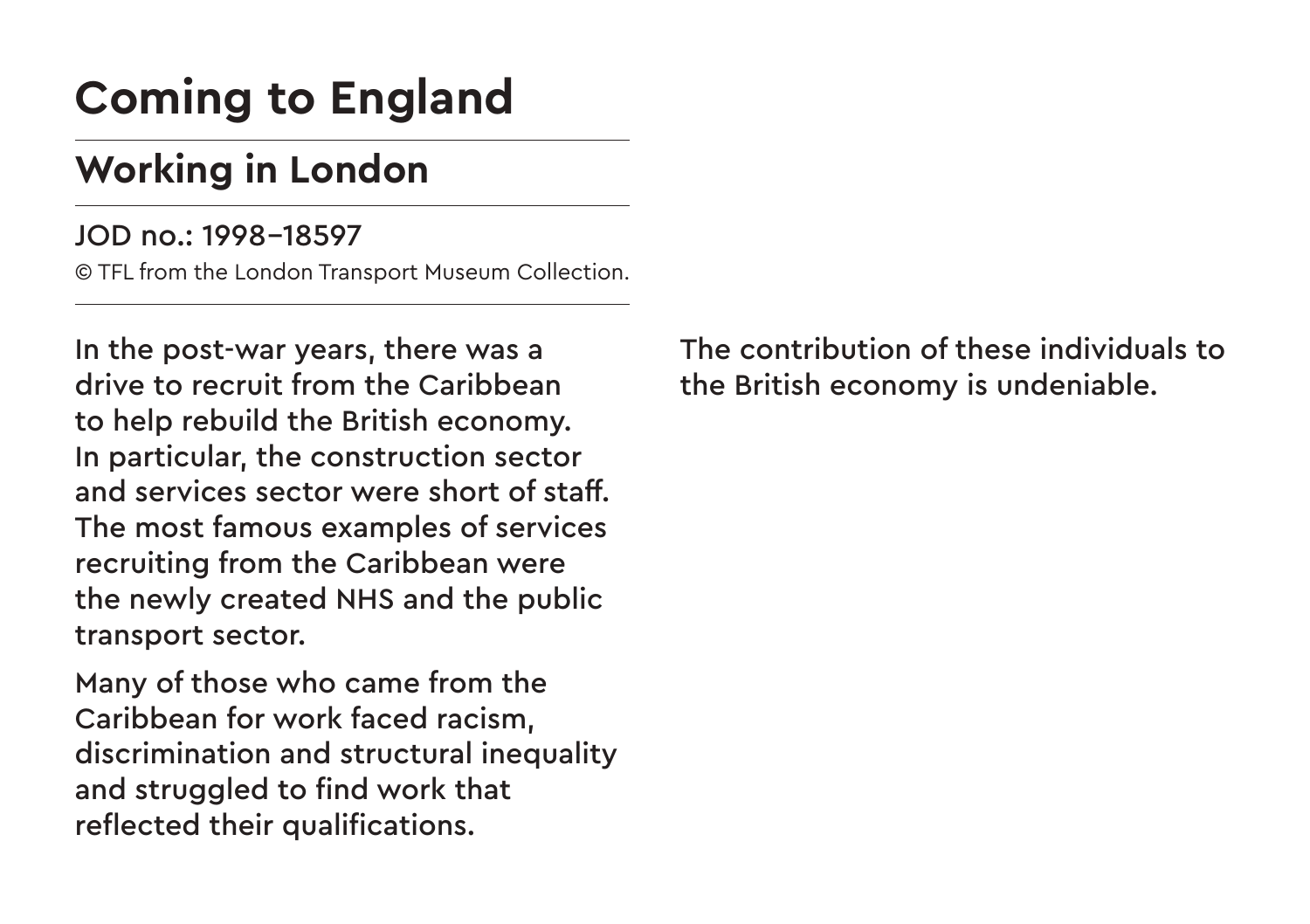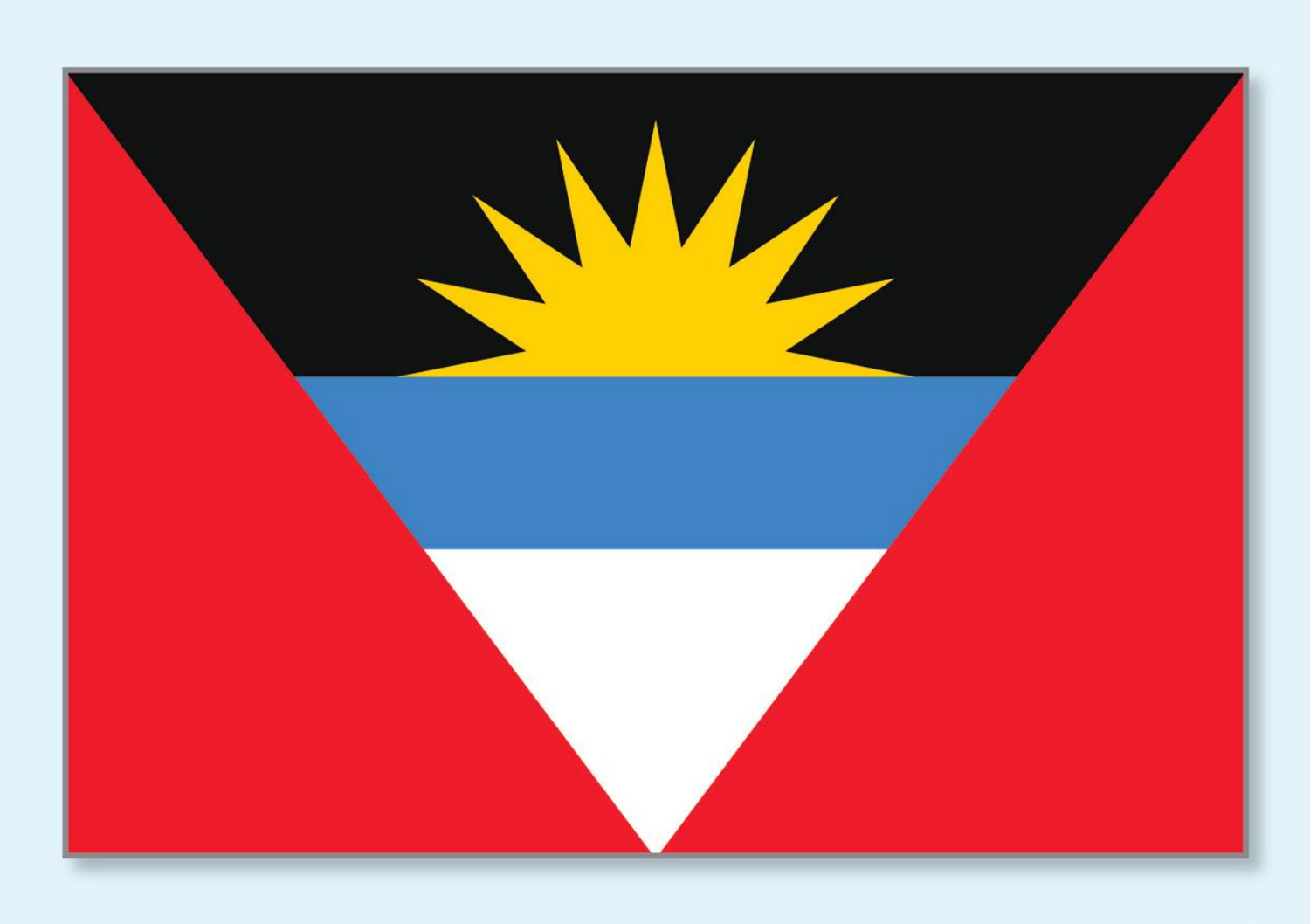### **Flag of Antigua and Barbuda**

#### Parishes/states/provinces

| Parish              | Capital        |
|---------------------|----------------|
| <b>Saint George</b> | Piggotts       |
| Saint John          | Saint John's   |
| Saint Mary          | <b>Bolands</b> |
| Saint Paul          | Falmouth       |
| <b>Saint Peter</b>  | Parham         |
| <b>Saint Philip</b> | Freetown       |
| Barbuda             | Codrington     |
| Redonda             | N/A            |
|                     |                |

#### Key Places

- 1. Betty's Hope Historic Sugar Plantation
- 2. Cades Reef
- 3. Coolidge Cricket Ground
- 4. Devil's Bridge
- 5. Dickenson Bay
- 6. Heritage Quay
- 7. Prickly Pear Island
- 8. Shirley Heights
- 9. Sir Vivian Richards Stadium
- 10. Stingray City

National Dish Fungee and Pepperpot

Official Language English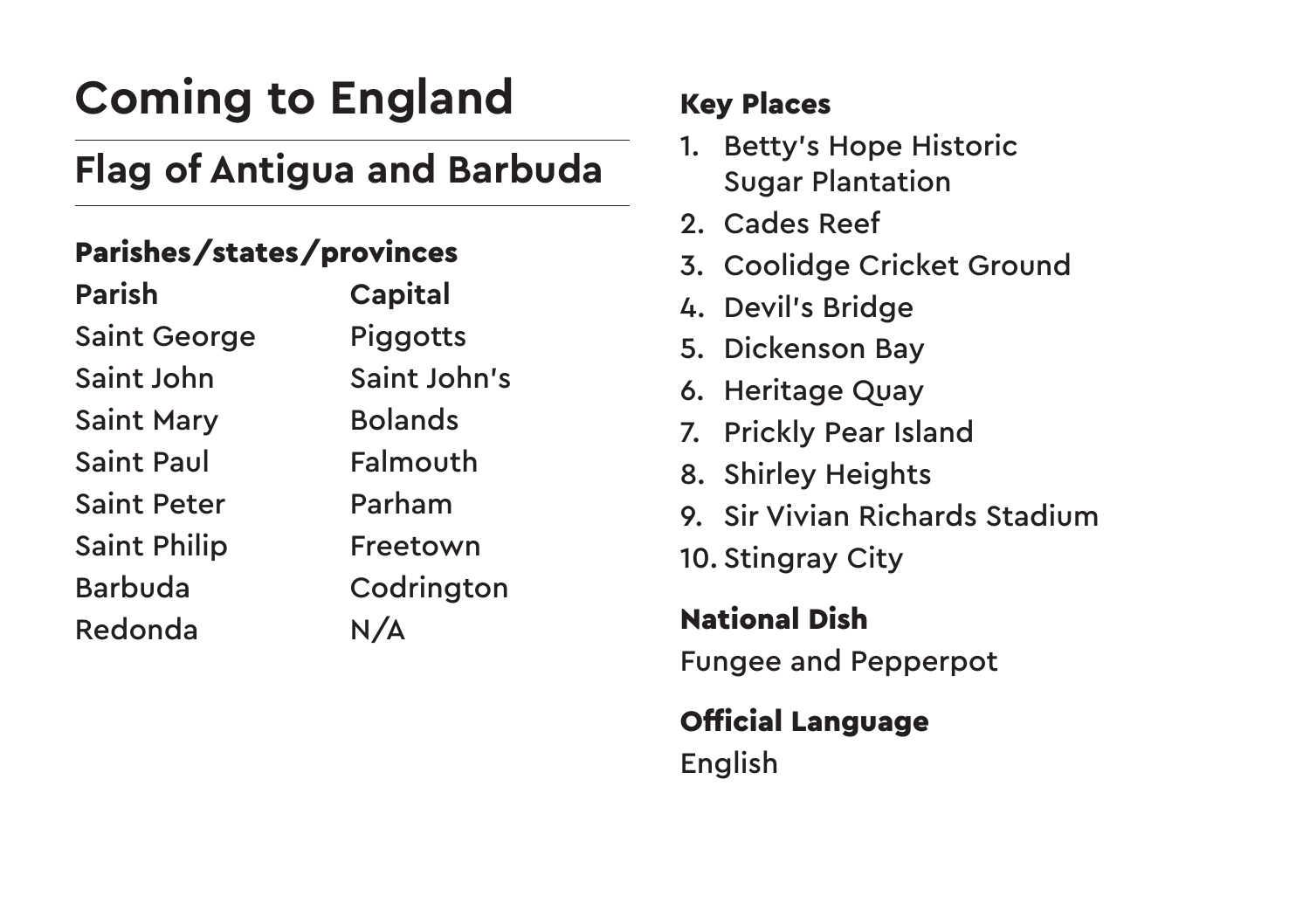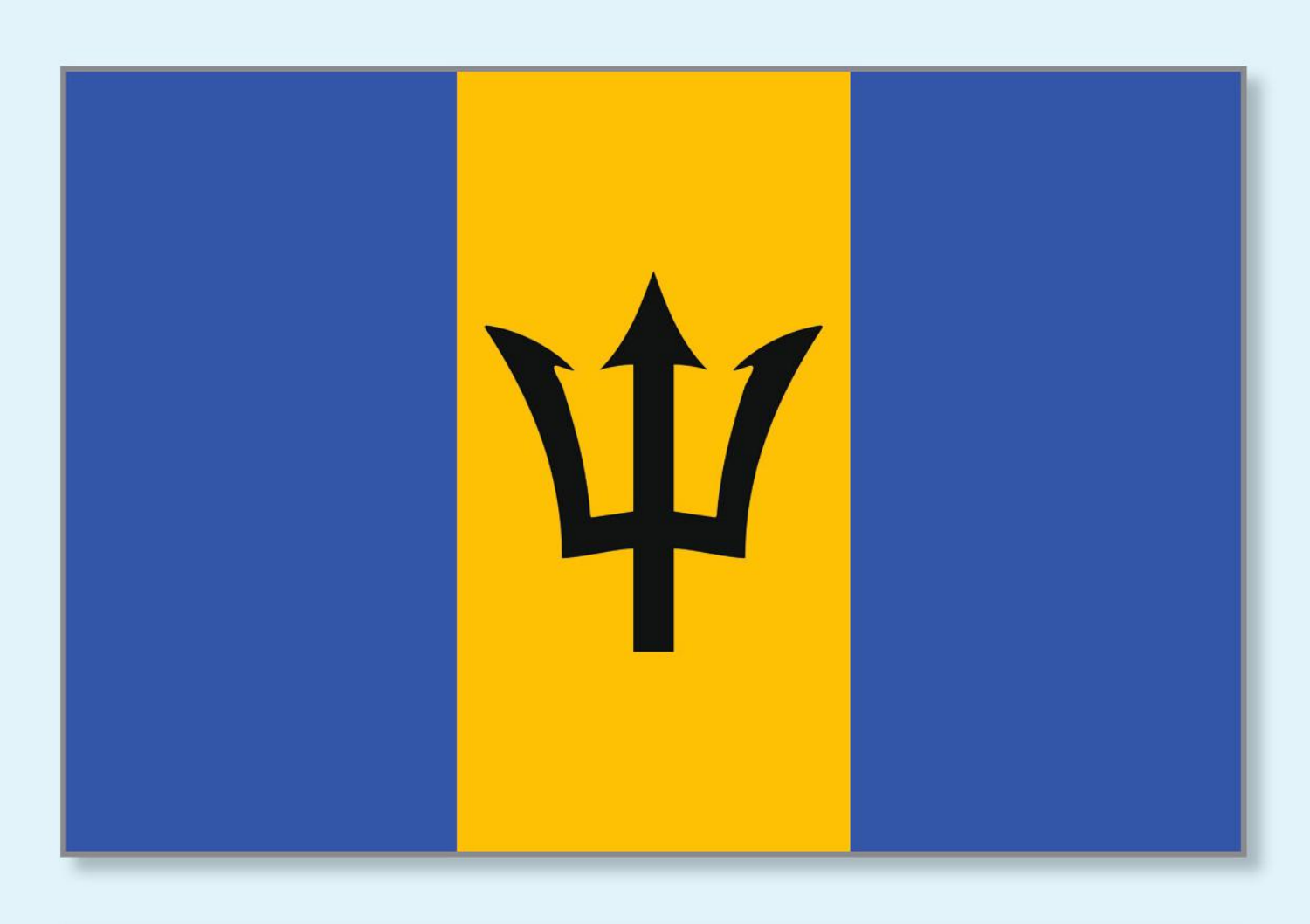### **Flag of Barbados**

#### Parishes/states/provinces

| Parish               | Capital           |
|----------------------|-------------------|
| <b>Christ Church</b> | <b>Oistins</b>    |
| <b>St Andrew</b>     | Greenland         |
| <b>St George</b>     | <b>Bulkeley</b>   |
| <b>St James</b>      | Holetown          |
| St John              | <b>Four Roads</b> |
| St Joseph            | <b>Bathsheba</b>  |
| St Lucy              | Crab Hill         |
| <b>St Michael</b>    | <b>Bridgetown</b> |
| <b>St Peter</b>      | Speightstown      |
| <b>St Philip</b>     | <b>Six Roads</b>  |
| St Thomas            | Hillaby           |
|                      |                   |

#### Key Places

- 1. Bridgetown
- 2. Crane Beach
- 3. Harrison's Cave
- 4. Carlisle Beach
- 5. Bathsheba
- 6. St Lawrence Gap
- 7. Oistins
- 8. Hunte's Garden
- 9. Garrison racetrack
- 10. Speightstown

#### National Dish

Cou-cou and flying fish

#### Official Language

English, majority of residents speak Bajan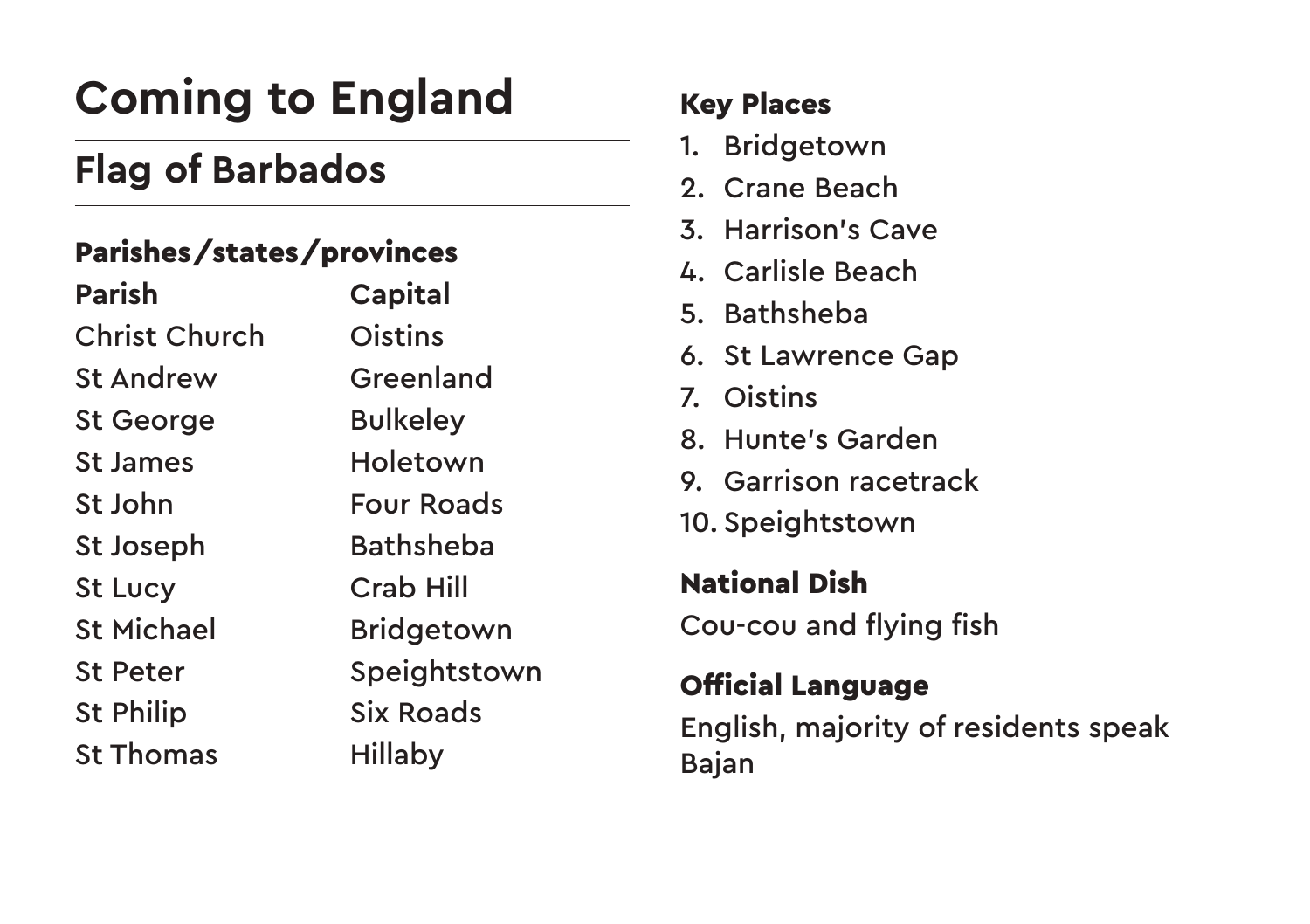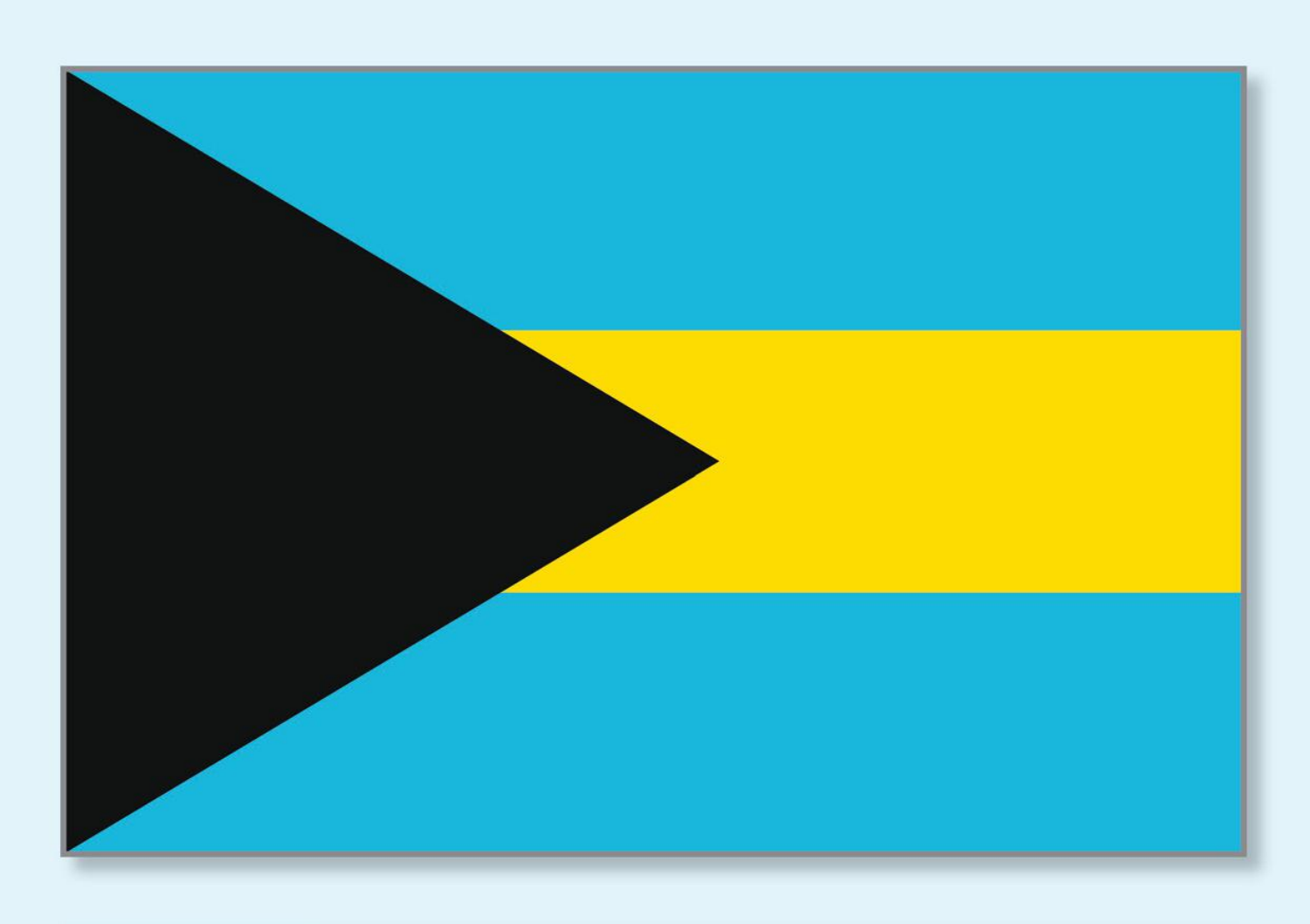### **Flag of Bahamas**

#### Parishes/states/provinces

Abaco

Acklins

Andros Island

Cat Island

Crooked Island

Eleuthera

Exuma

Grand Bahama

Inagua

Long Island

Mayaguana

New Providence

San Salvador Island

#### Key Places

- 1. Nassau
- 2. Briland
- 3. Port Lucaya Marketplace
- 4. Marsh Harbour
- 5. Green Turtle Cay
- 6. Bimini
- 7. Wyannie Malone Historical Museum
- 8. Bay Street
- 9. Pompey Square
- 10. The Fish Fry

#### National Dish

Conch

#### Official Language

English, but many residents speak Bahamian Creole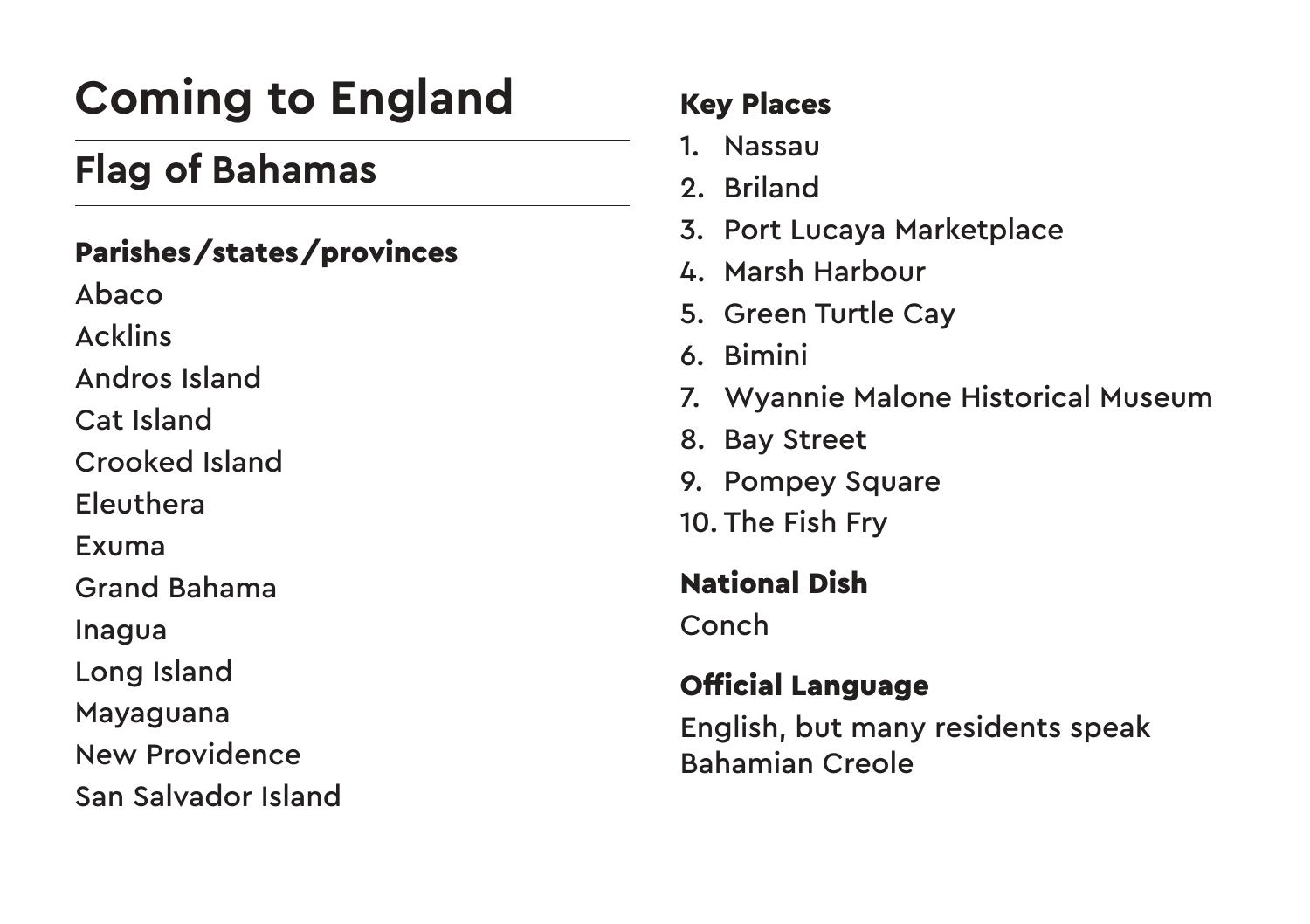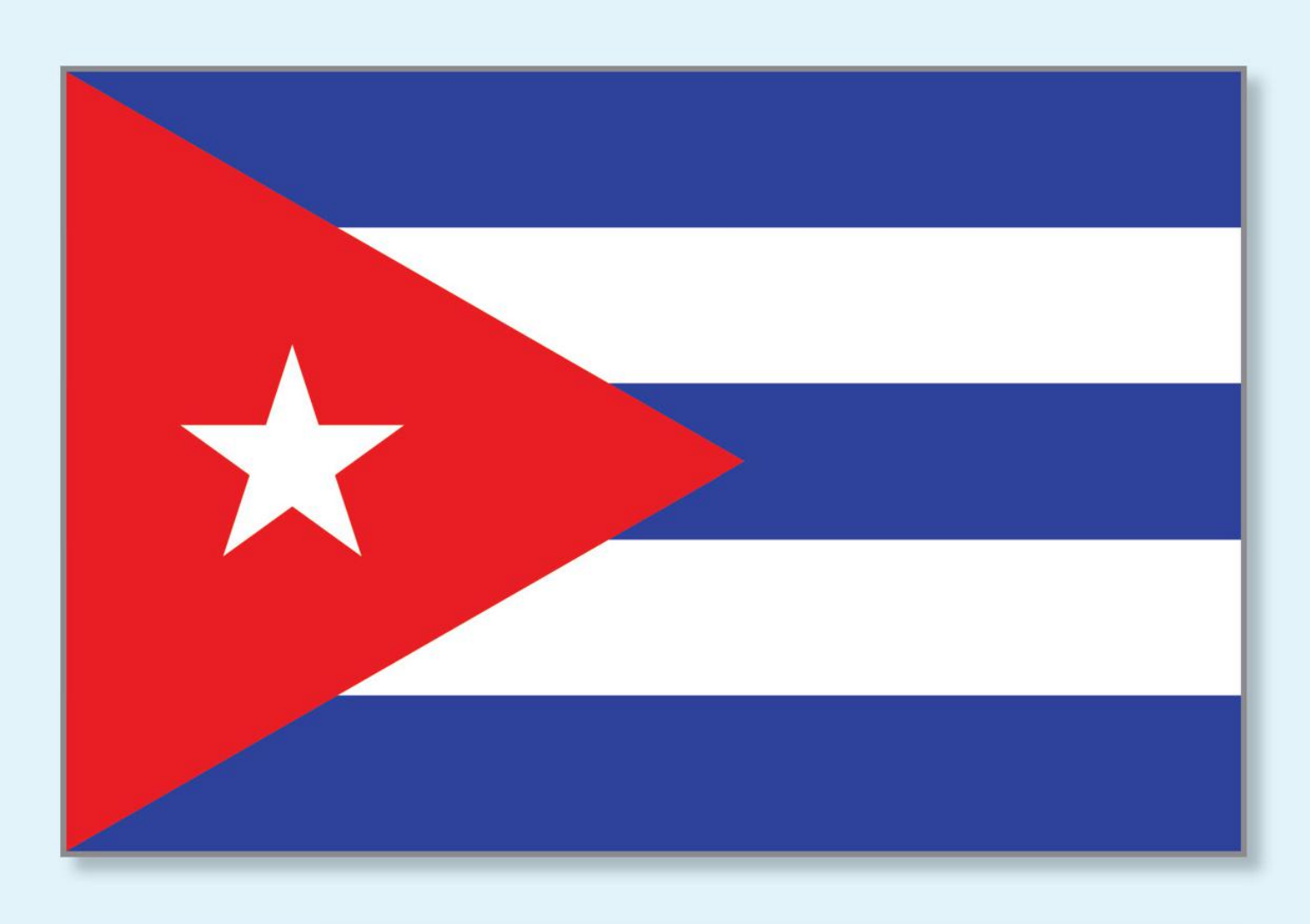### **Flag of Cuba**

#### Parishes/states/provinces

| <b>Parish</b>    |
|------------------|
| Pinar del Río    |
| Havana           |
| Matanzas         |
| Villa Clara      |
| Ciego de Ávila   |
| <b>Las Tunas</b> |
| Holguín          |
| Guantánamo       |
|                  |

**Capital Artemisa** Mayabeque Cienfuegos Sancti Spíritus Camagüey Granma Santiago de Cuba Isla de la Juventud

#### Key Places

- 1. Habana Vieja (Old Havana)
- 2. Catedral de San Cristobal
- 3. Varadero
- 4. Jardines del Rey
- 5. Parque Nacional Viñales
- 6. Baracoa
- 7. El Yunque
- 8. Museo Municipal
- 9. Malecon
- 10. Santa Clara

#### National Dish

Ropa Vieja

### Language

Cuban Spanish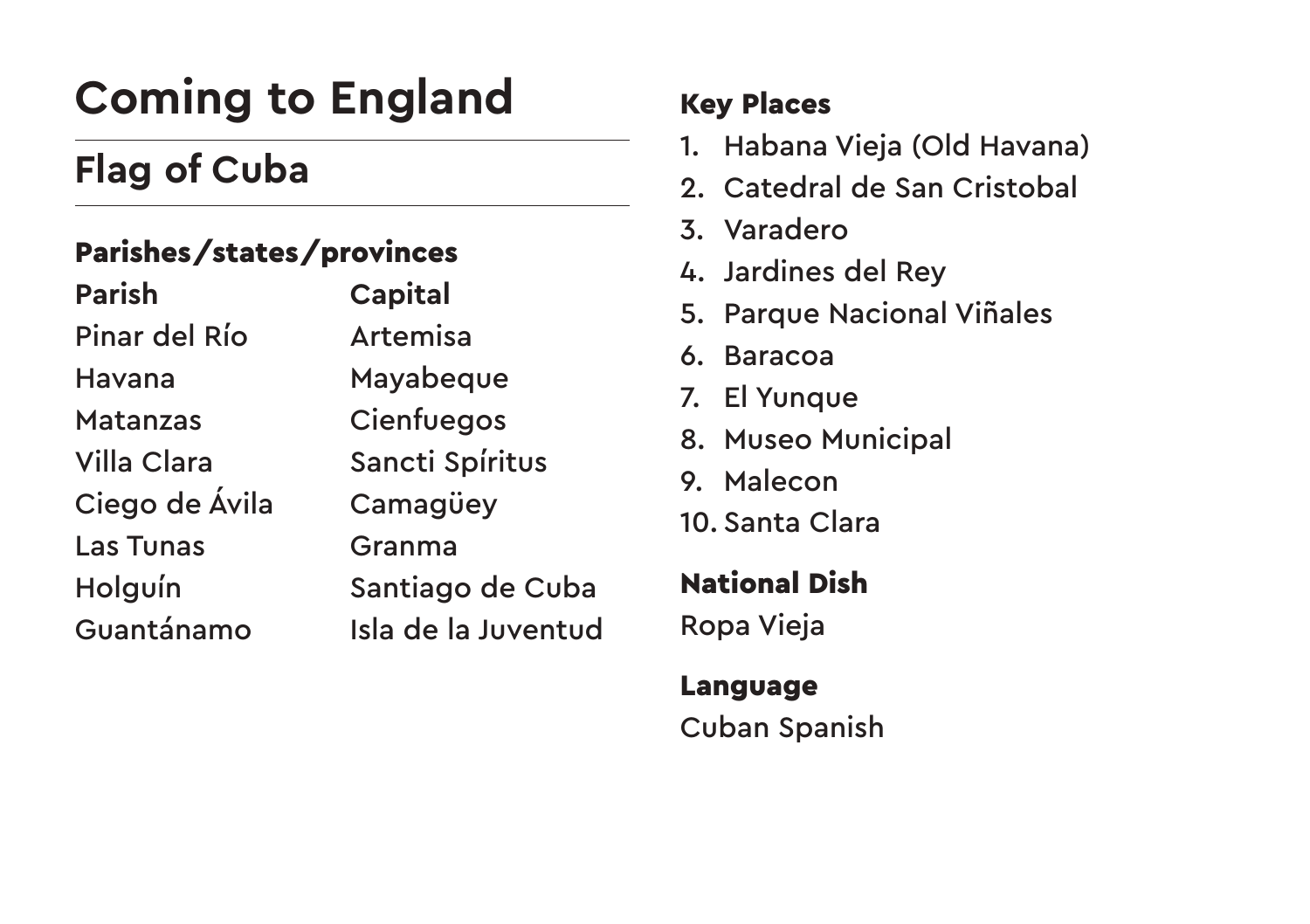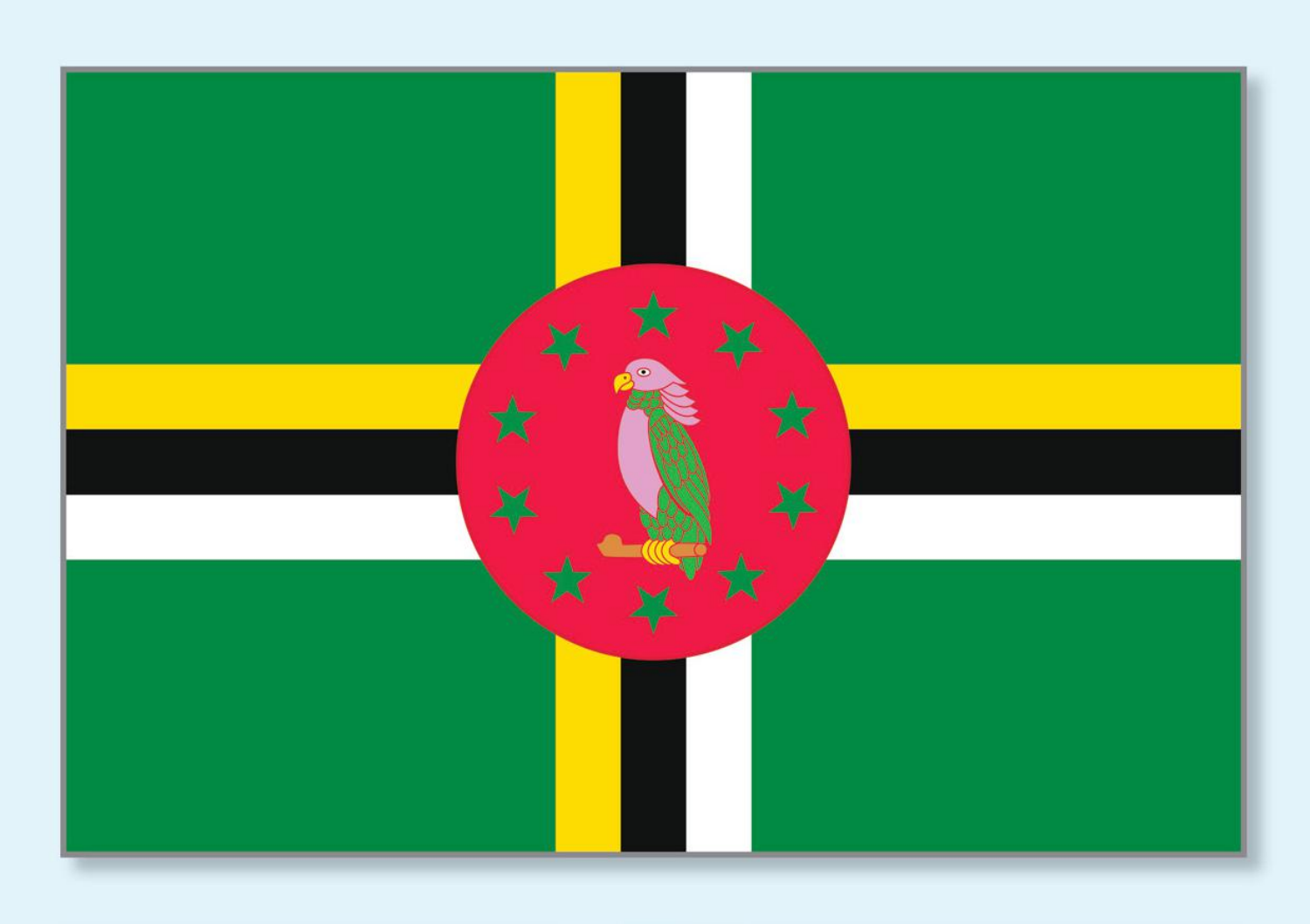### **Flag of Dominica**

#### Parishes/states/provinces

| <b>Name</b>          |
|----------------------|
| <b>Saint Andrew</b>  |
| <b>Saint David</b>   |
| <b>Saint George</b>  |
| Saint John           |
| Saint Joseph         |
| <b>Saint Luke</b>    |
| <b>Saint Mark</b>    |
| <b>Saint Patrick</b> |
| Saint Paul           |
| <b>Saint Peter</b>   |

**Capital Marigot** Castle Bruce Roseau Portsmouth Saint Joseph Pointe Michel Soufrière **Berekua** Pont Cassé **Colihaut** 

#### Key Places

- 1. Cabrits National Park
- 2. Kalinago Barana Autê Cultural Village
- 3. Morne Diablotin
- 4. Rosalie
- 5. Waitukubuli National Trail
- 6. Batbibou Beach
- 7. Berukua Cathedral
- 8. Calibishie
- 9. Roseau
- 10. Soufrière

#### National Dish

Mountain Chicken

#### Official Language

English, but a French patois is commonly spoken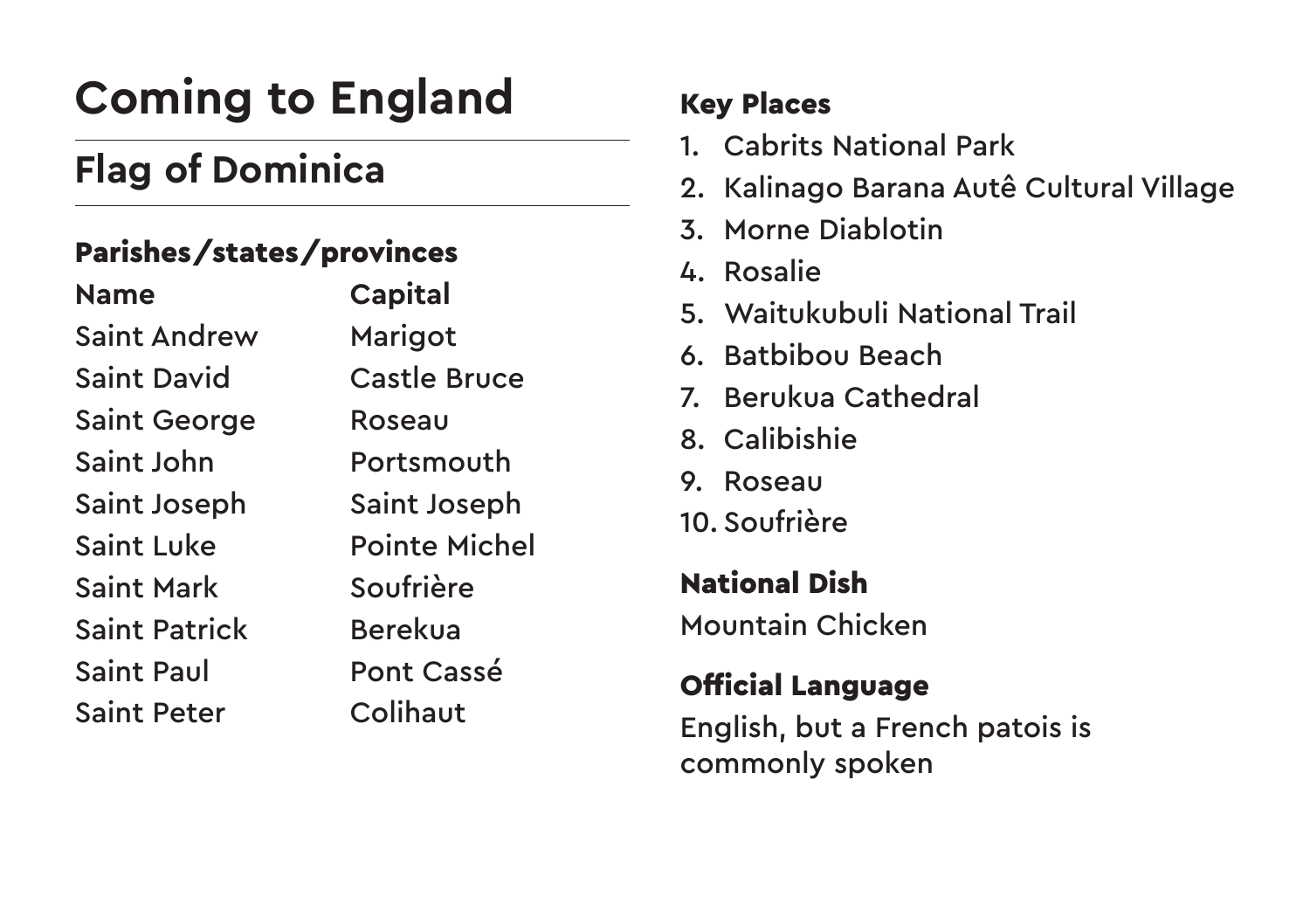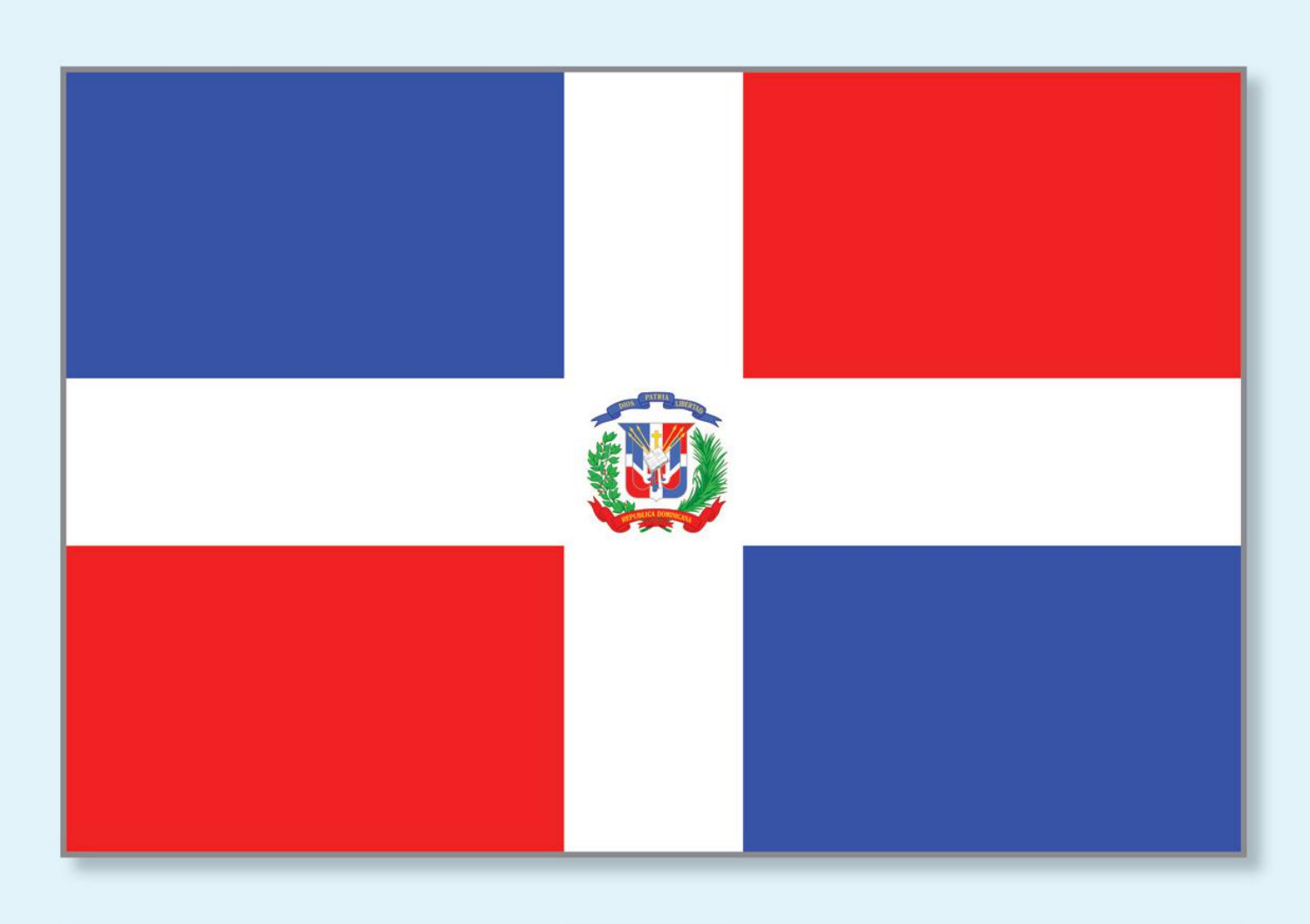### **Flag of Dominican Republic**

#### Parishes/states/provinces

**Parish Capital** Azua Baoruco Barahona Dajabón Distrito Nacional Duarte Elías Piña El Seibo Espaillat Hato Mayor Hermanas Mirabal Independencia La Altagracia La Romana Monseñor Nouel Monte Cristi Monte Plata Pedernales Peravia Puerto Plata Samaná Sánchez Ramírez Santo Domingo Valverde

La Vega **María Trinidad Sánchez** San Cristóbal San José de Ocoa San Juan San Pedro de Macorís Santiago Santiago Rodríguez

#### Key Places

- 1. Bahia de las Aguilas
- 2. Jaragua National Park
- 3. Constanza
- 4. Los Patos
- 5. Monte Cristi
- 6. Buen Hombre
- 7. Barahona
- 8. Larimar Mines
- 9. Las Salinas Salt Mine
- 10. Pico Duarte

#### National Dish

La Bandera

#### Official Language Spanish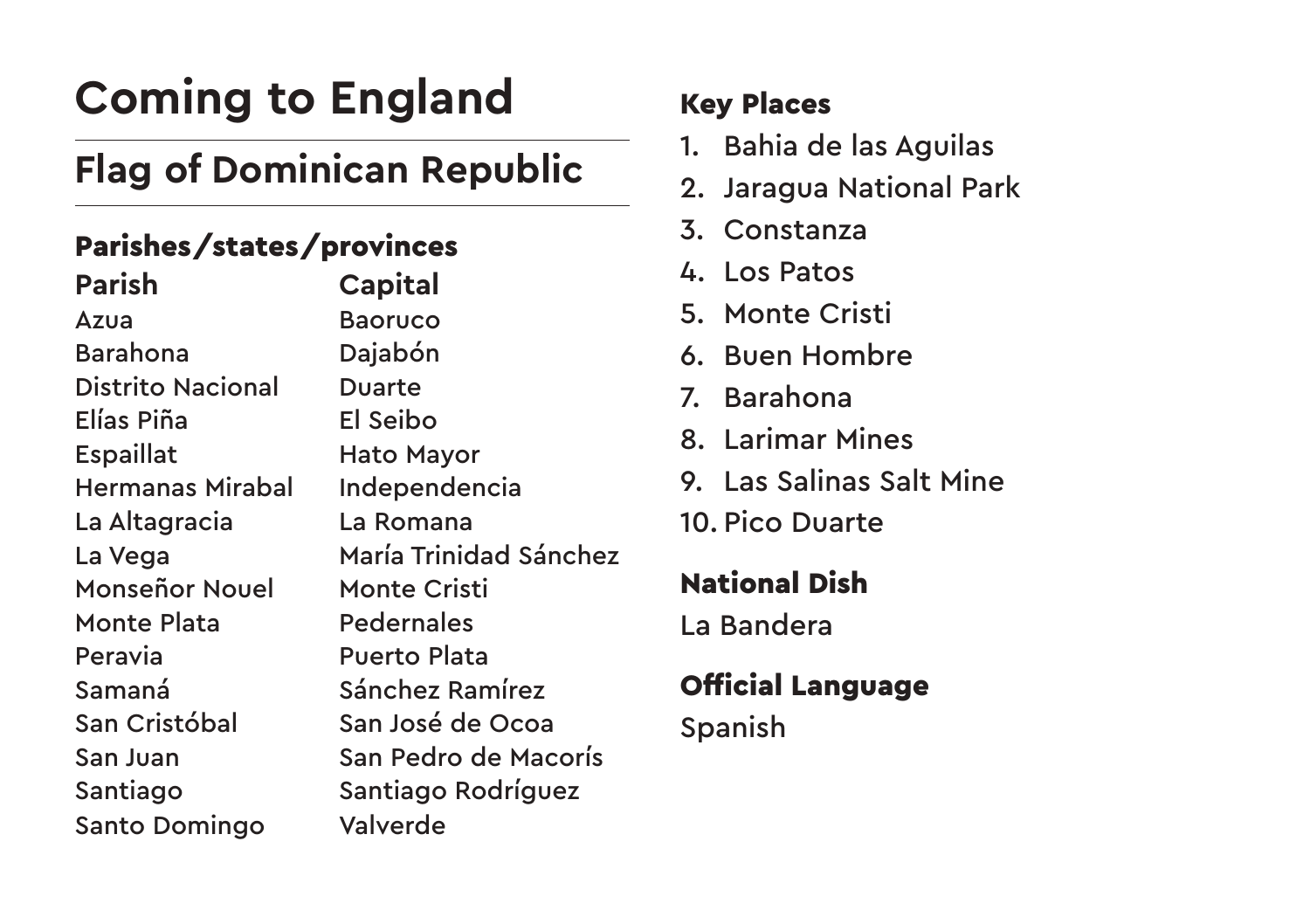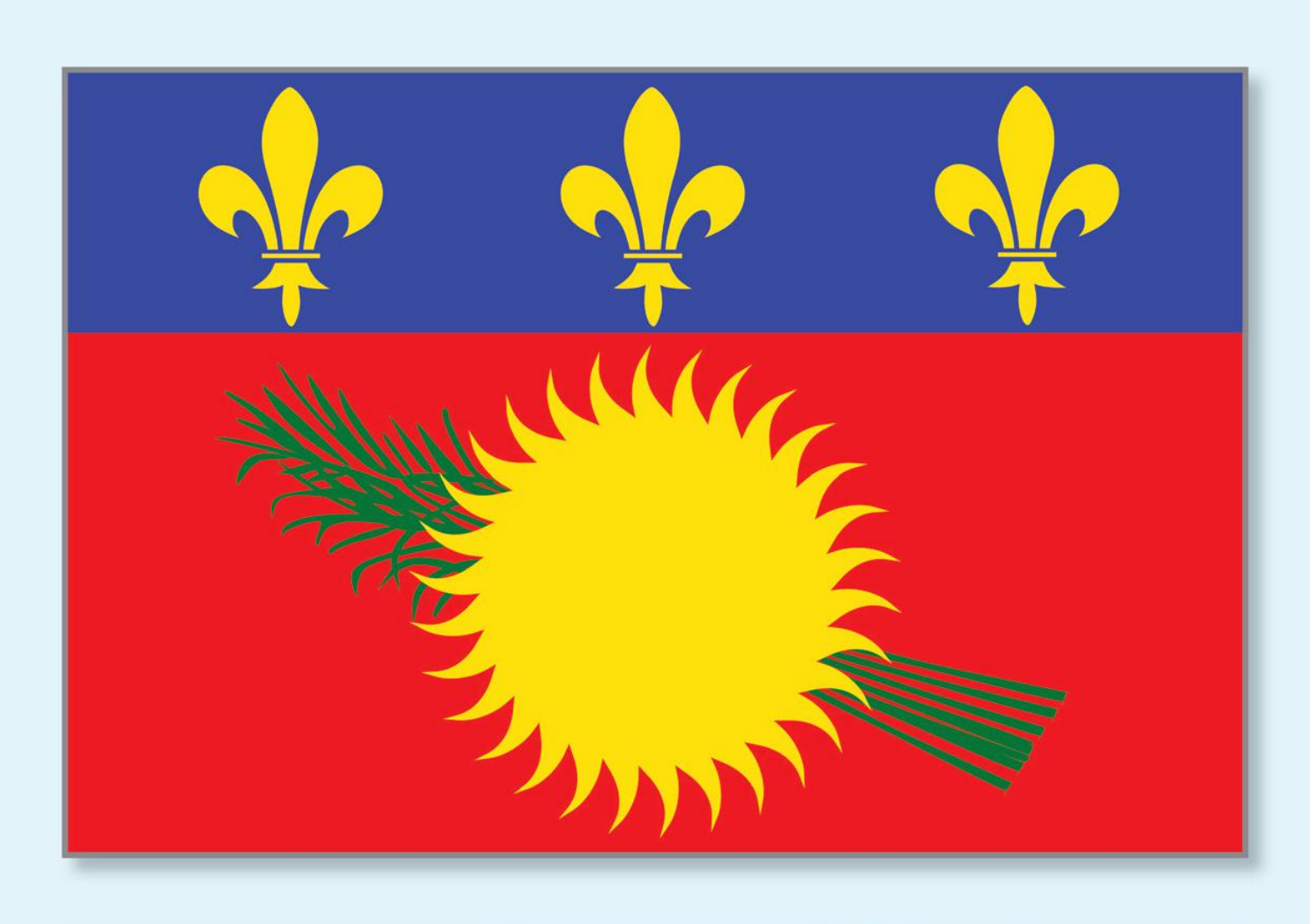### **Flag of Guadeloupe**

#### Parishes/states/provinces

| <b>Urban Area</b>  | <b>Island</b>                          |
|--------------------|----------------------------------------|
| Pointe-à-Pitre     | <b>Grande-Terre</b><br>and Basse-Terre |
| <b>Basse-Terre</b> | <b>Basse-Terre</b>                     |
| Sainte-Anne        | <b>Grande-Terre</b>                    |
| Petit-Bourg        | <b>Basse-Terre</b>                     |
| Le Moule           | <b>Grande-Terre</b>                    |

#### Key Places

- 1. Guadeloupe National Park
- 2. Plage de Grande Anse
- 3. Jardin Botanique de Deshaies
- 4. Mémorial ACTe
- 5. Terre-de-Haut Island
- 6. Pointe-a-Pitre
- 7. Le Gosier
- 8. Sainte-Anne
- 9. Louise Delgres Fort
- 10. Malendure

#### National Dish

Porc Colombo

#### Official Language

French; Antillean Creole is also spoken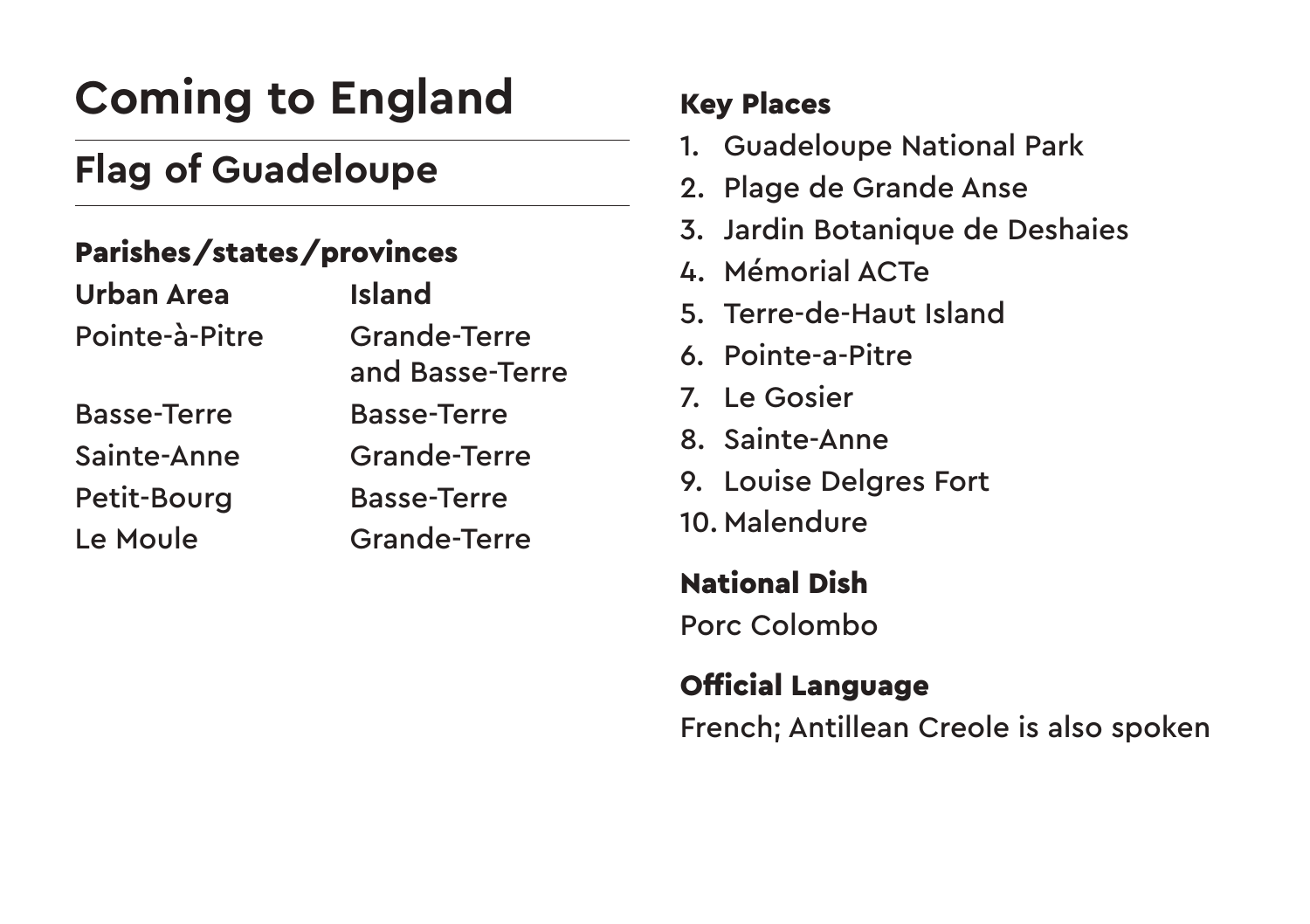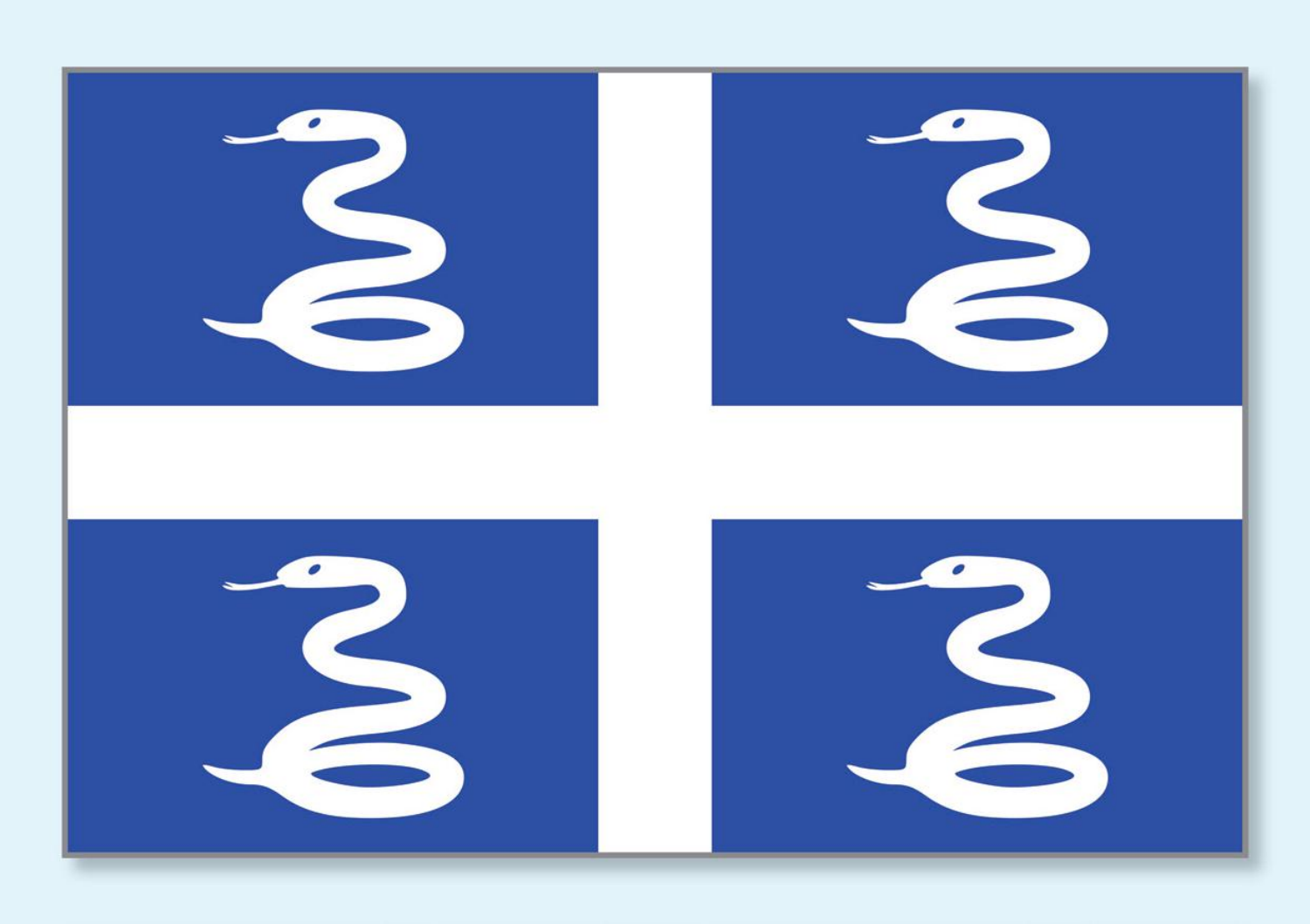### **Flag of Martinique**

#### Parishes/states/provinces

Martinique is divided into four arrondissements and 34 communes. It had also been divided into 45 cantons, but these were abolished in 2015. The four arrondissements of the island, with their respective locations, are as follows:

- 1. Fort-de-France. Besides the capital, it includes the communities of Saint-Joseph and Schœlcher.
- 2. La Trinité: contains the communities of La Trinité, Ajoupa-Bouillon, Basse-Pointe, Le Gros-Morne, Le Lorrain, Macouba, Le Marigot, Le Robert and Sainte-Marie.
- 3. Le Marin: includes the communities of La Marin, Les Anses d'Arlet, Le Diamant, Ducos, Le François, Rivière-Pilote, Rivière-Salée, Sainte Anne, Sainte-Luce, Saint-Esprit, Les Trois-Îlets, and Le Vauclin.
- 4. Saint-Pierre: its communities include Le Carbet, Case-Pilote-Bellefontaine, Le Morne-Rouge, and Le Prêcheur.

#### Key Places

- 1. Balata Botanical Garden
- 2. Les Salines
- 3. Fort-de-France
- 4. Cathédrale Saint-Louis
- 5. Village de la Poterie des Trois-Ilets
- 6. Maison de la Canne
- 7. Mount Pelée
- 8. Pitons du Carbet
- 9. Gorges de la Falaise
- 10. Saint-Pierre

#### National Dish

Grilled Snapper with creole sauce

#### Official Language

French and Martinican Creole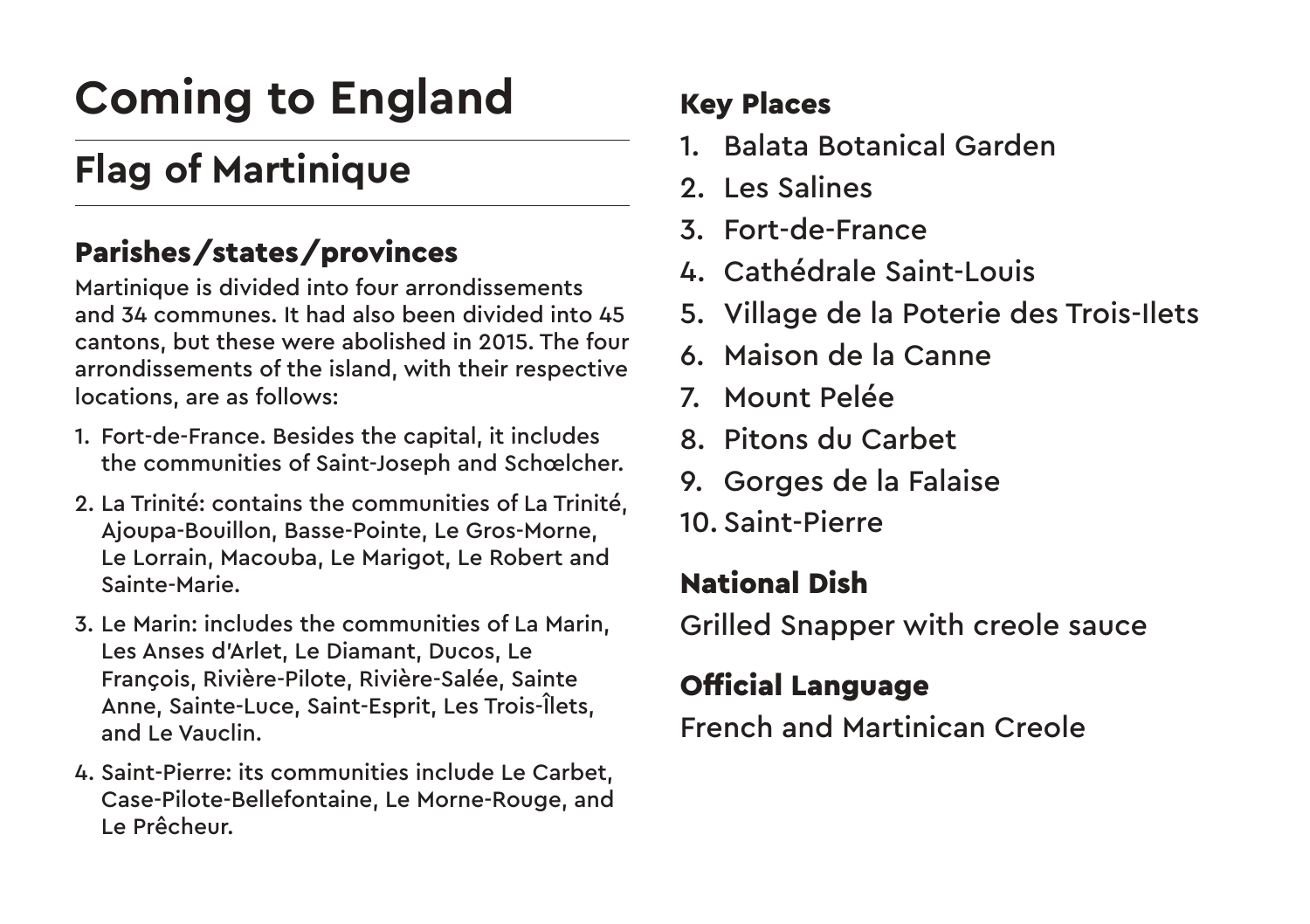![](_page_24_Picture_0.jpeg)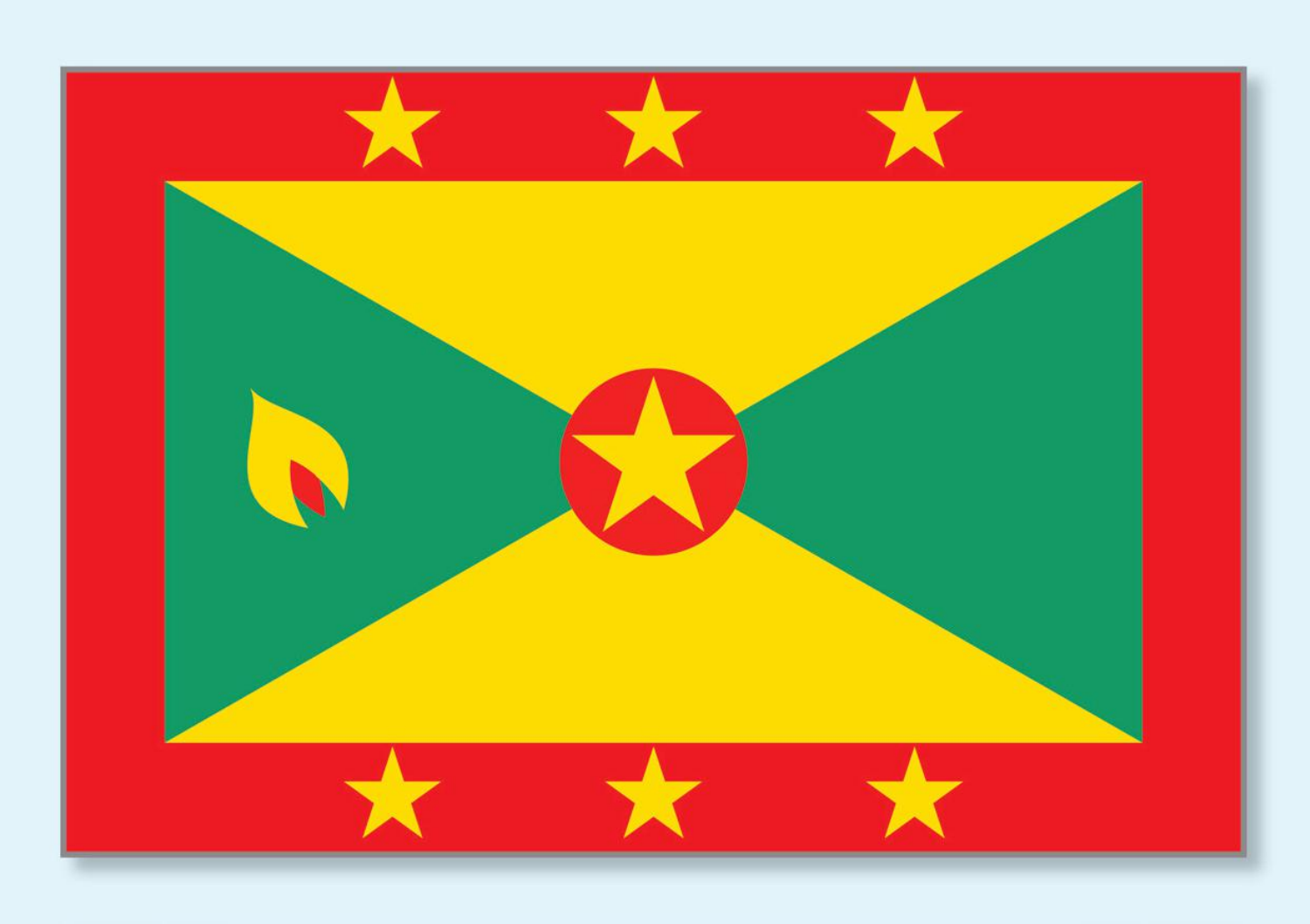### **Flag of Grenada**

#### Parishes/states/provinces

| <b>Parish</b>        | Capital                                                     |
|----------------------|-------------------------------------------------------------|
| <b>Saint Andrew</b>  | Grenville                                                   |
| <b>Saint David</b>   | Saint David is the<br>only parish without<br>a capital city |
| Saint George         | St. George's                                                |
| Saint John           | Gouyave                                                     |
| <b>Saint Mark</b>    | Victoria                                                    |
| <b>Saint Patrick</b> | Sauteurs                                                    |

#### **The two islands of the Grenadines have the status of dependency.**

| Carriacou                | Hillsborough         |
|--------------------------|----------------------|
| <b>Petite Martinique</b> | <b>North Village</b> |
| Grenada                  | St. George's         |

#### Key Places

- 1. Hog Island
- 2. The Carenage
- 3. Gouyve
- 4. Sauteurs
- 5. Grenada Fish Market
- 6. Prickly Bay Marina
- 7. Black Bay Beach
- 8. Dougaldston Spice Estate
- 9. Grand Etang National Park
- 10. Mount St Catherine

#### National Dish

Oil Down

#### Official Language English, Granadian Creole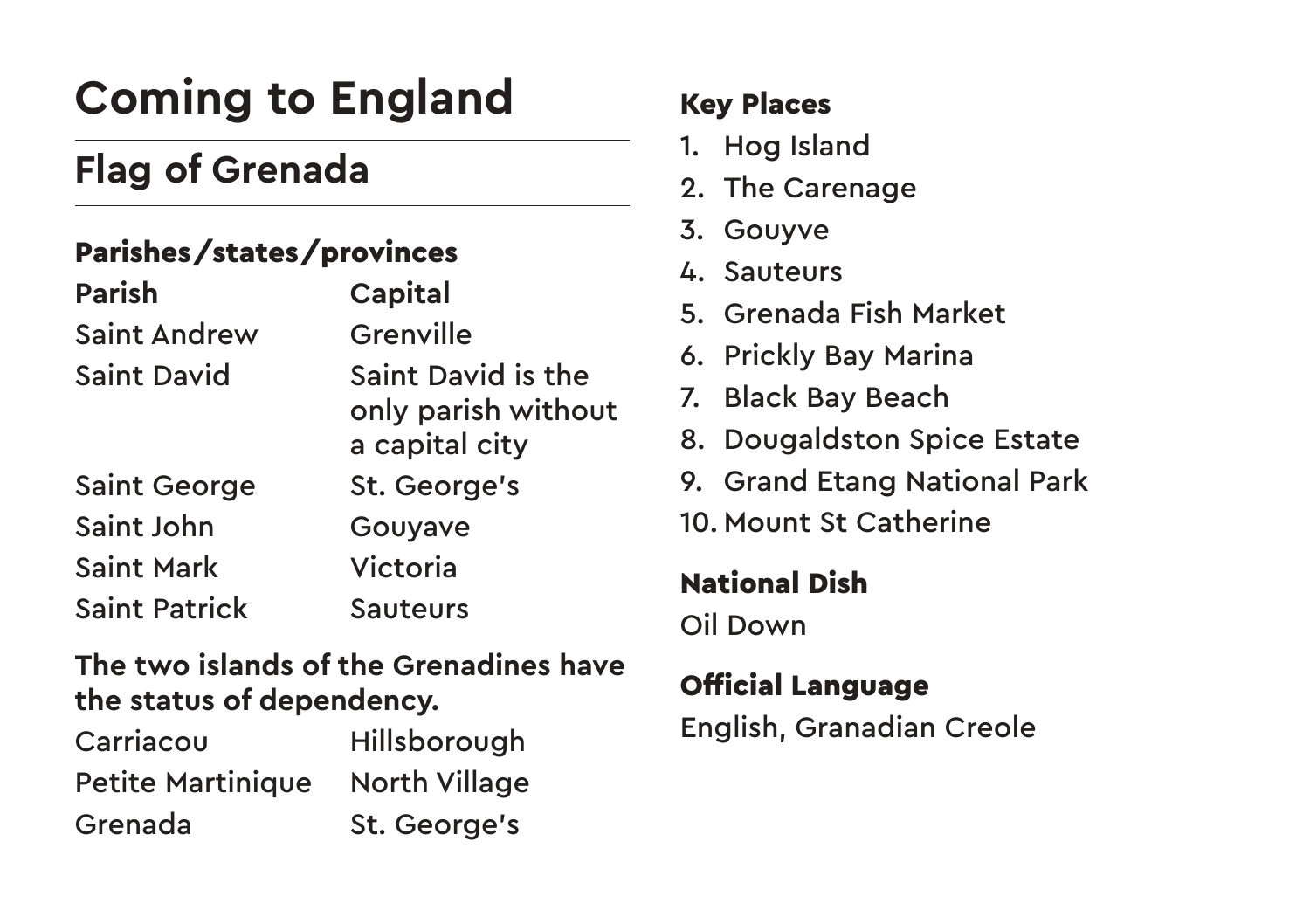![](_page_26_Picture_0.jpeg)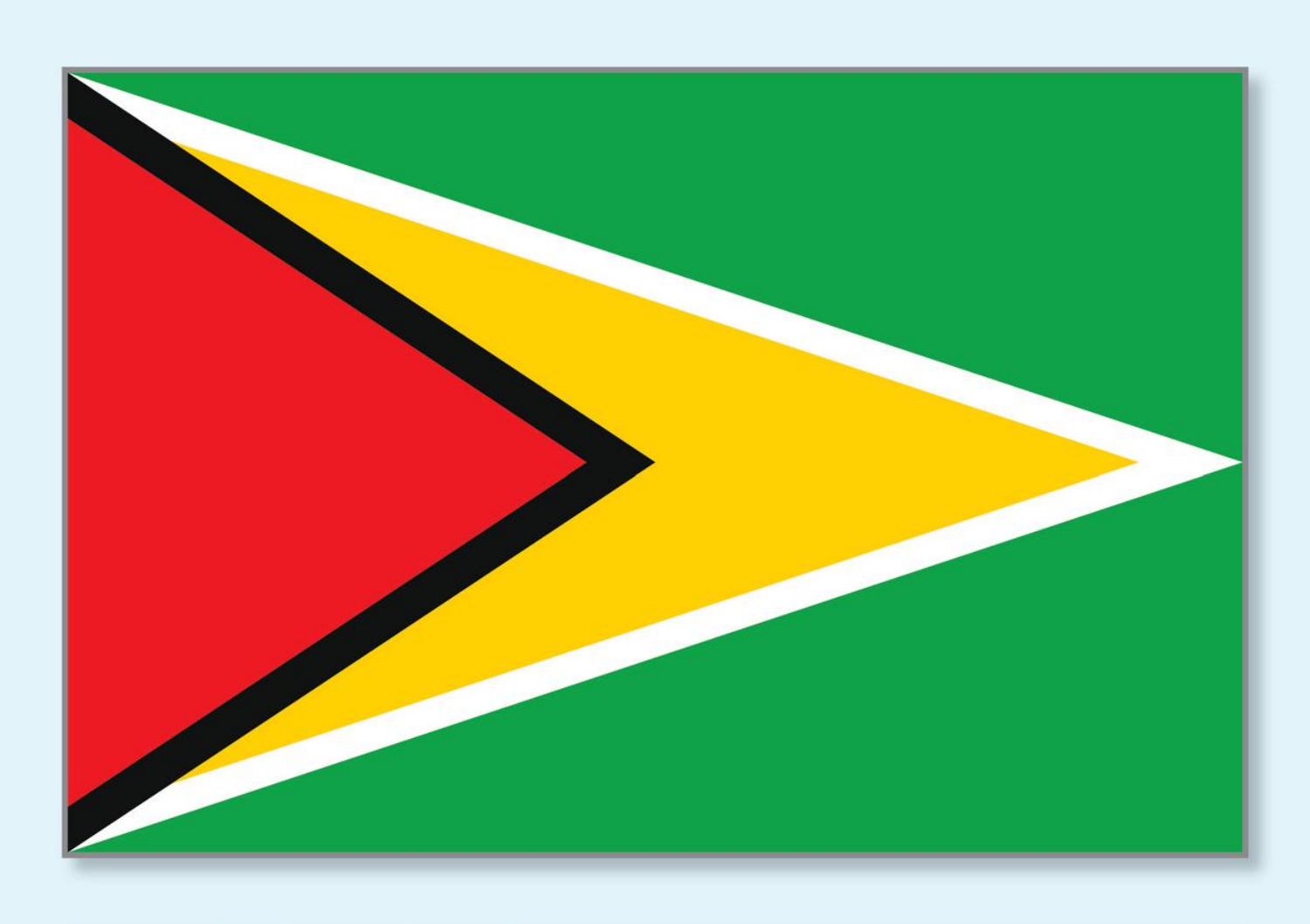### **Flag of Guyana**

#### Parishes/states/provinces

| <b>Name</b>      | <b>Region</b>                      |
|------------------|------------------------------------|
| Georgetown       | Demerara-Mahaica                   |
| Linden           | Upper Demerara-Berbice             |
| New Amsterdam    | <b>East Berbice-Corentyne</b>      |
| Corriverton      | <b>East Berbice-Corentyne</b>      |
| Bartica          | Cuyuni-Mazaruni                    |
| Mahaica          | Demerara-Mahaica                   |
| <b>Rose Hall</b> | <b>East Berbice-Corentyne</b>      |
| Parika           | Essequibo Islands-West<br>Demerara |
| Triumph          | Demerara-Mahaica                   |
| Uitvlugt         | Essequibo Islands-West<br>Demerara |

#### Key Places

- 1. Georgetown
- 2. Linden
- 3. Gluck Island
- 4. Kanuku Mountains
- 5. Bartica
- 6. Essequibo River
- 7. New Amsterdam
- 8. Port Mourant
- 9. Kaieteur National Park
- 10. Parika

#### National Dish

Pepperpot

#### Language

English and Guyanese Creole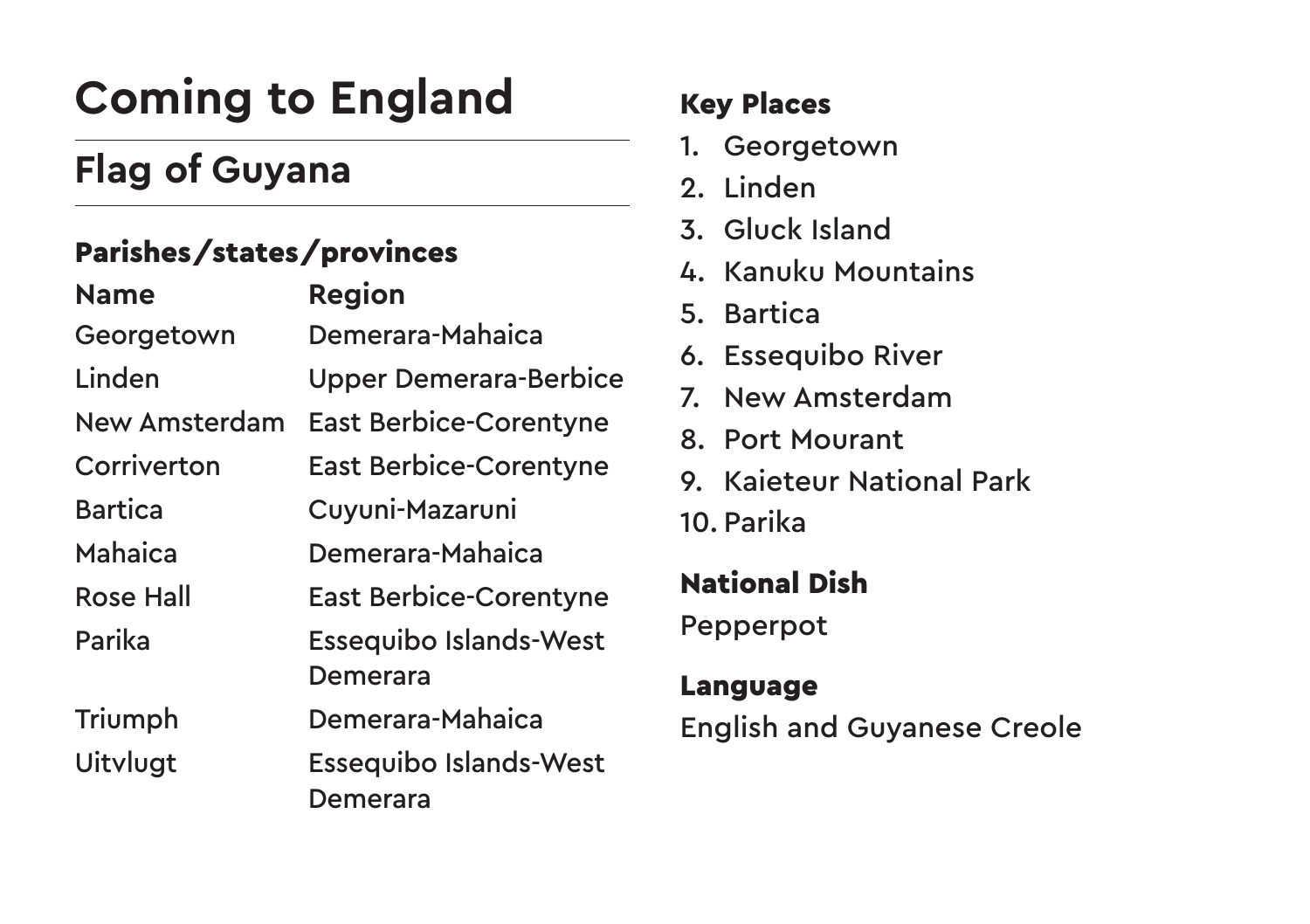![](_page_28_Picture_0.jpeg)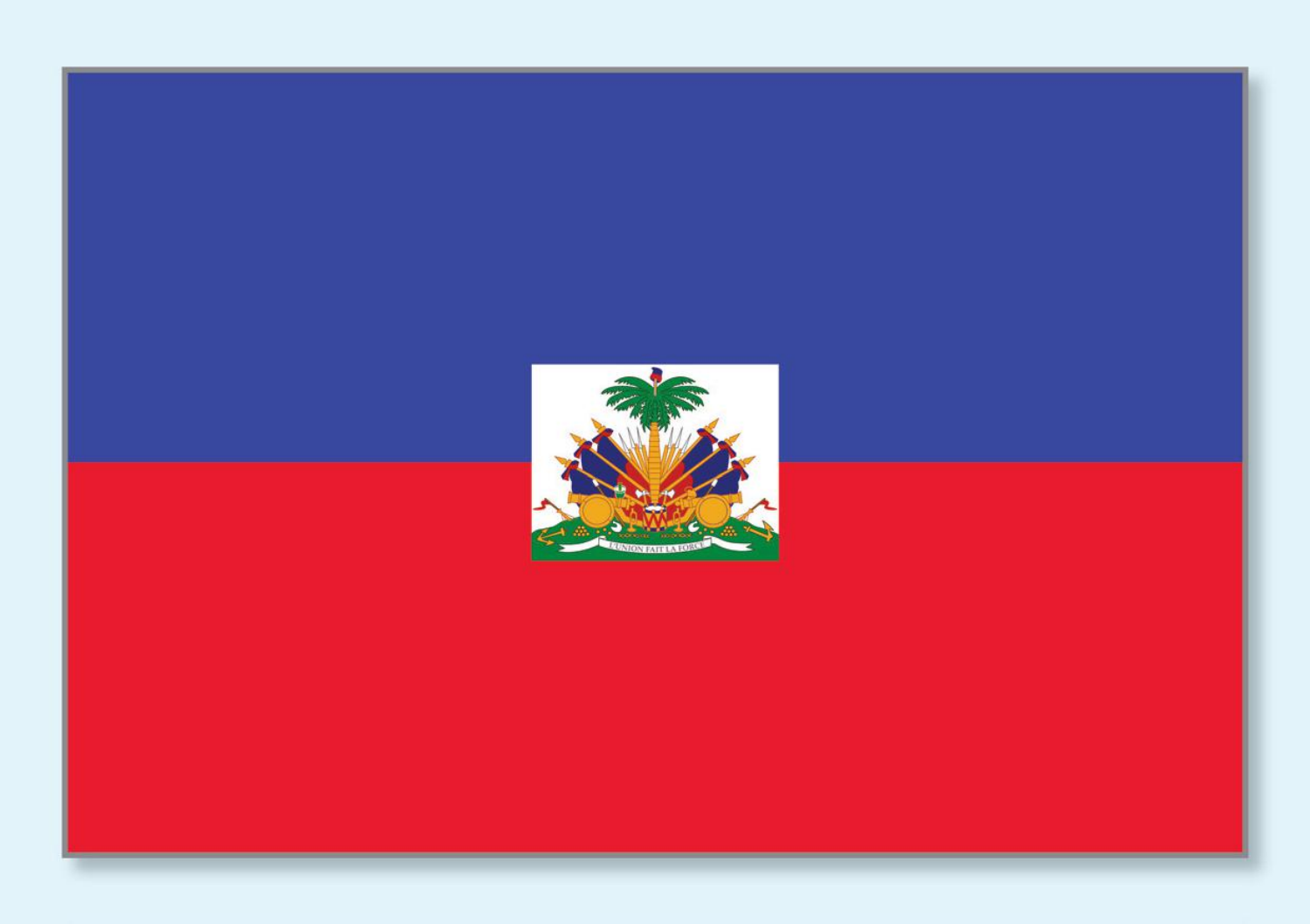### **Flag of Haiti**

#### Parishes/states/provinces

| <b>Capital Cities</b> |
|-----------------------|
| Port-de-Paix          |
| Cap-Haïtien           |
| Fort-Liberté          |
| Gonaïves              |
| Hinche                |
| Port-au-Prince        |
| Jérémie               |
| Miragoâne             |
| Les Cayes             |
| Jacmel                |
|                       |

#### Key Places

- 1. Amiga Island
- 2. Cathedral Notre-Dame
- 3. Jardin Botanique des Cayes
- 4. Citadelle
- 5. Macaya National Park
- 6. Jacmel
- 7. Grand Rue
- 8. Citadelle Laferrière
- 9. Promenade du Bord de Mer
- 10. Marché de Fer

#### National Dish

Griyo

Official Language Haitian Creole and French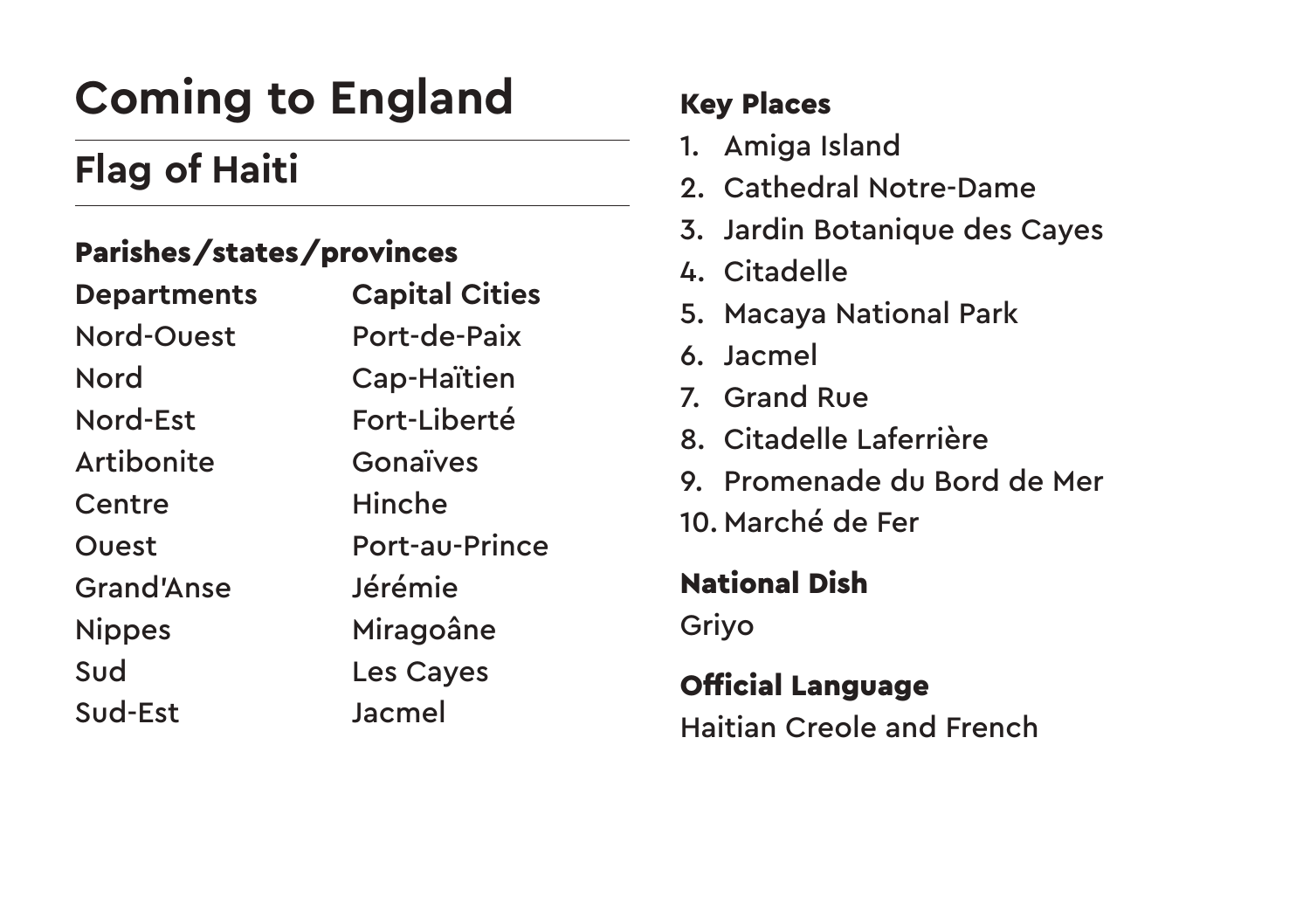![](_page_30_Picture_0.jpeg)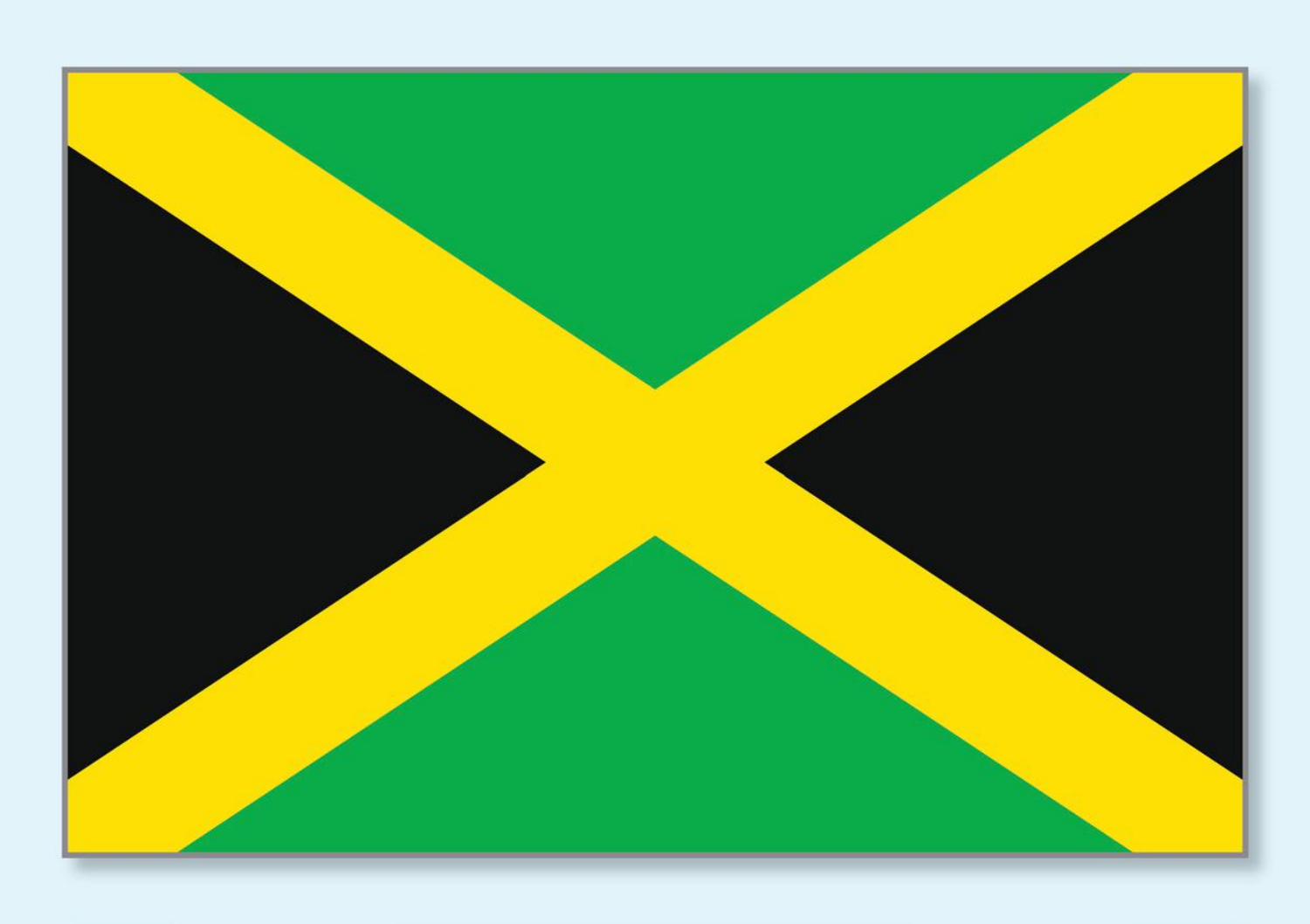### **Flag of Jamaica**

#### Parishes/states/provinces

Hanover Lucea Saint Elizabeth Black River Saint James Montego Bay Trelawny **Falmouth** Westmoreland Savanna-la-Mar

#### **Middlesex County Capital**

Clarendon May Pen Manchester Mandeville Saint Ann St. Ann's Bay Saint Catherine Spanish Town Saint Mary **Port Maria** 

**Surrey County Capital** Kingston Kingston Portland Port Antonio Saint Andrew Halfway Tree Saint Thomas Morant Bay

**Cornwall County Capital**

#### Key Places

- 1. Dunn River Falls and Park, Ocho Rios
- 2. Negril
- 3. Blue Mountains
- 4. Martha Brae River
- 5. Port Antonio
- 6. Falmouth
- 7. Greenwood Great House
- 8. Emancipation Park
- 9. Nanny's Monument
- 10. Port Royal

#### National Dish

Ackee and salt fish

#### Language

Patwa and Jamaican Creole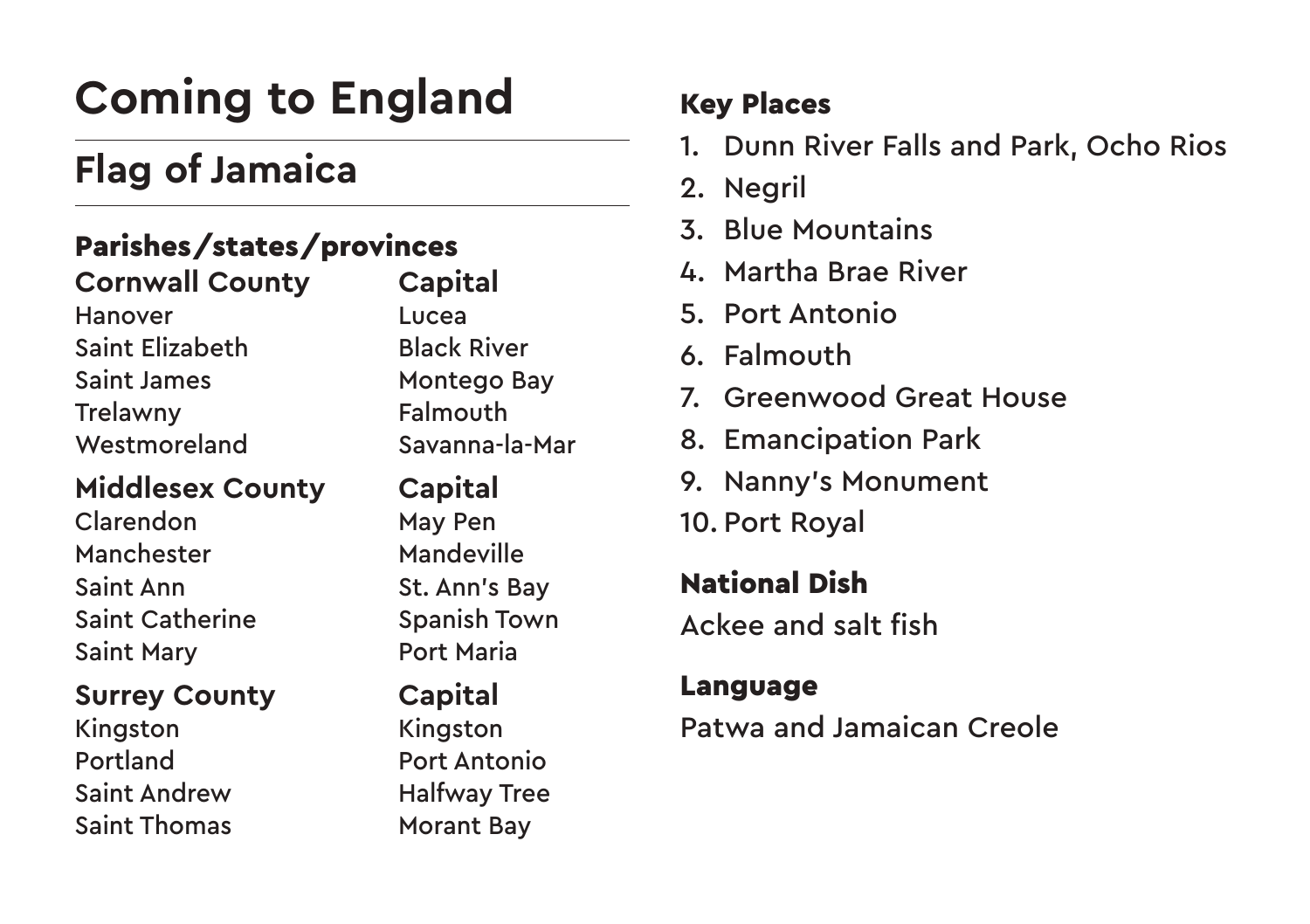![](_page_32_Picture_0.jpeg)

![](_page_32_Picture_1.jpeg)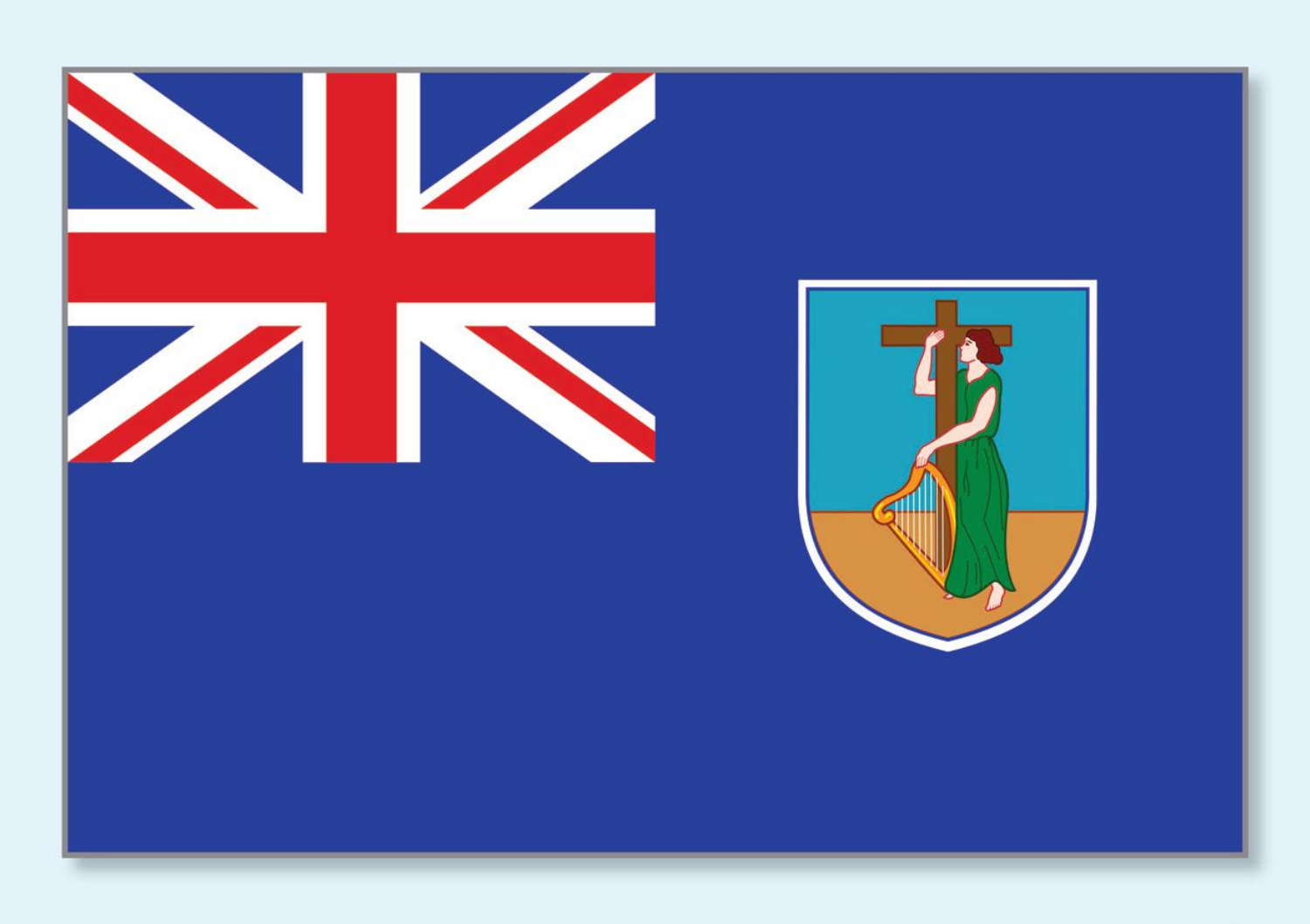### **Flag of Montserrat**

#### Parishes/states/provinces

**Parish** 

Saint Peter **Little Bay - Brades** 

Saint Georges Parish

Saint Anthony Parish Plymouth

#### Key Places

- 1. Soufrière Hills Volcano
- 2. Jack Boy Hill
- 3. Rendezvous Bay
- 4. Redonda
- 5. Centre Hills
- 6. Montserrat National Museum
- 7. Runaway Ghaut
- 8. Montserrat Cultural Centre
- 9. Garibaldi Hill
- 10. Soldier Ghaut

#### National Dish

Goat Water

#### Language

English; Montserrat Creole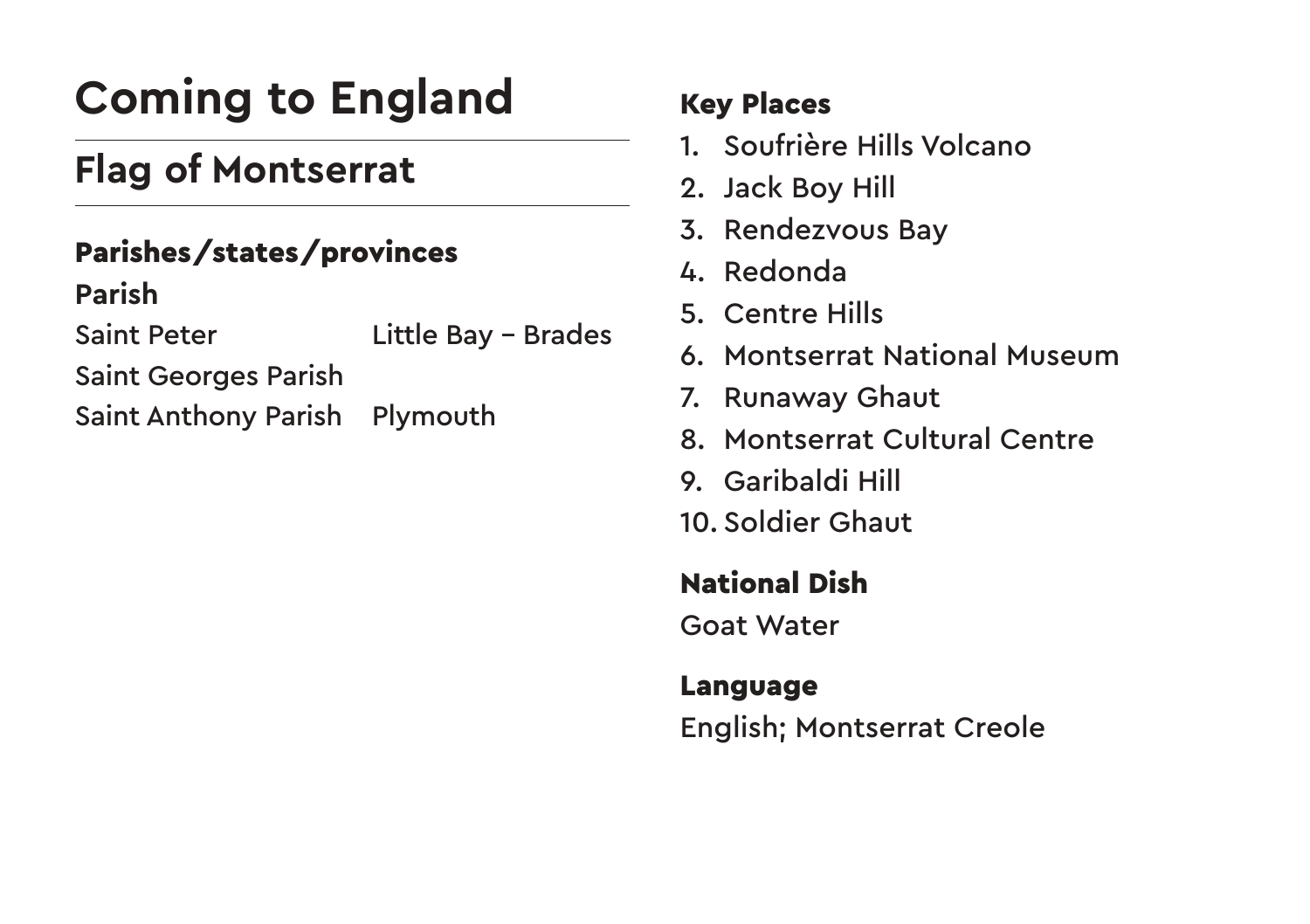![](_page_34_Picture_0.jpeg)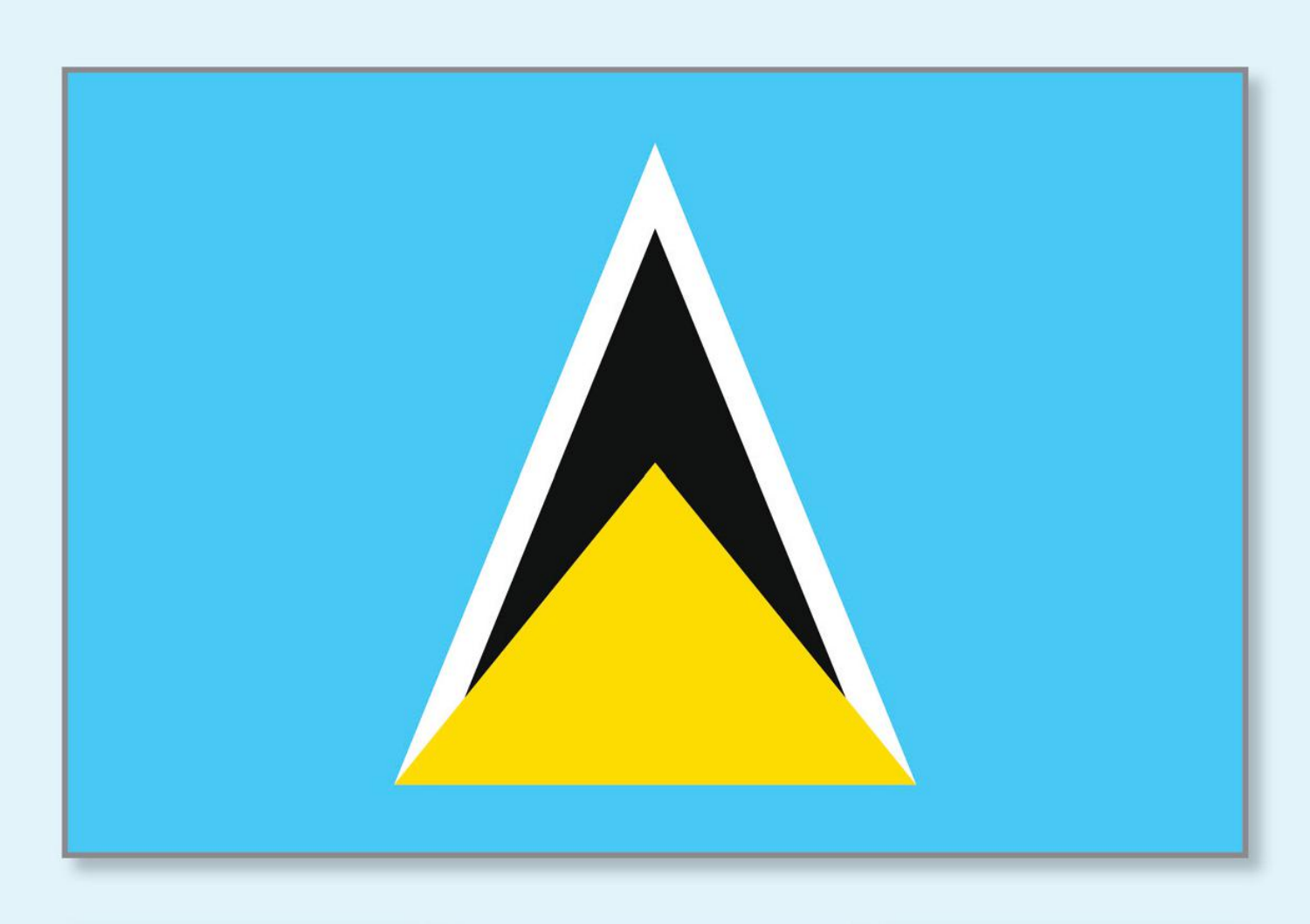### **Flag of Saint Lucia**

#### Parishes/states/provinces

**Castries** 

Anse Laraye

Soufriere

Choiseul

Laborie

Vieux Fort

Micoud

Praslin

**Dennery** 

Dauphin

Gros-ilet

#### Key Places

- 1. Castries
- 2. The Pitons
- 3. Soufriere
- 4. Marigot Bay
- 5. Church of the Assumption of the Blessed Virgin Mary
- 6. Morne Coubaril Historical Adventure Park
- 7. Sulphur Springs Park
- 8. Pigeon Island National Park
- 9. Rodney Bay Village
- 10. Morne Fortuné

#### National Dish

Green fig and saltfish

#### Language

St Lucian Creole French (Patwa)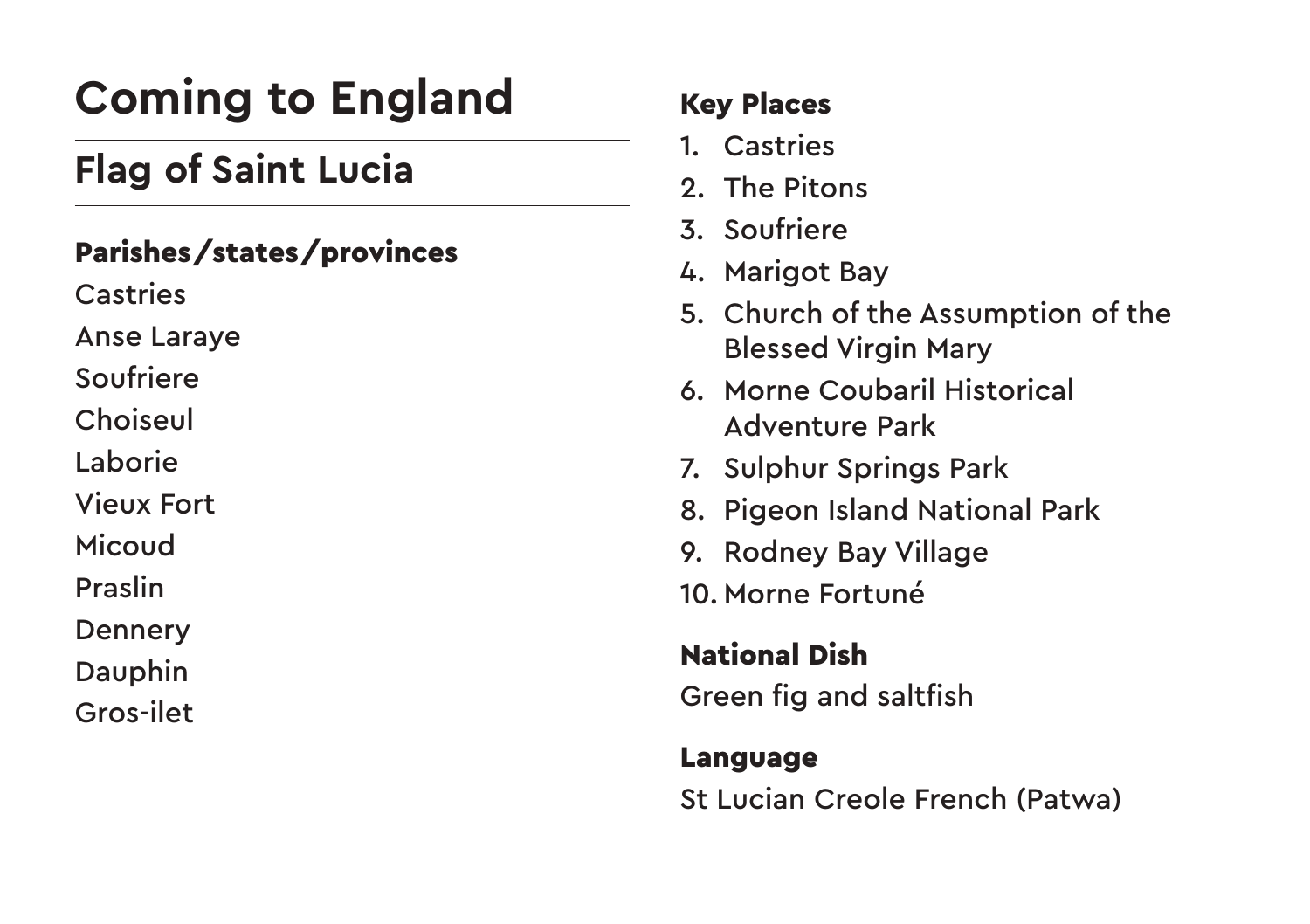![](_page_36_Picture_0.jpeg)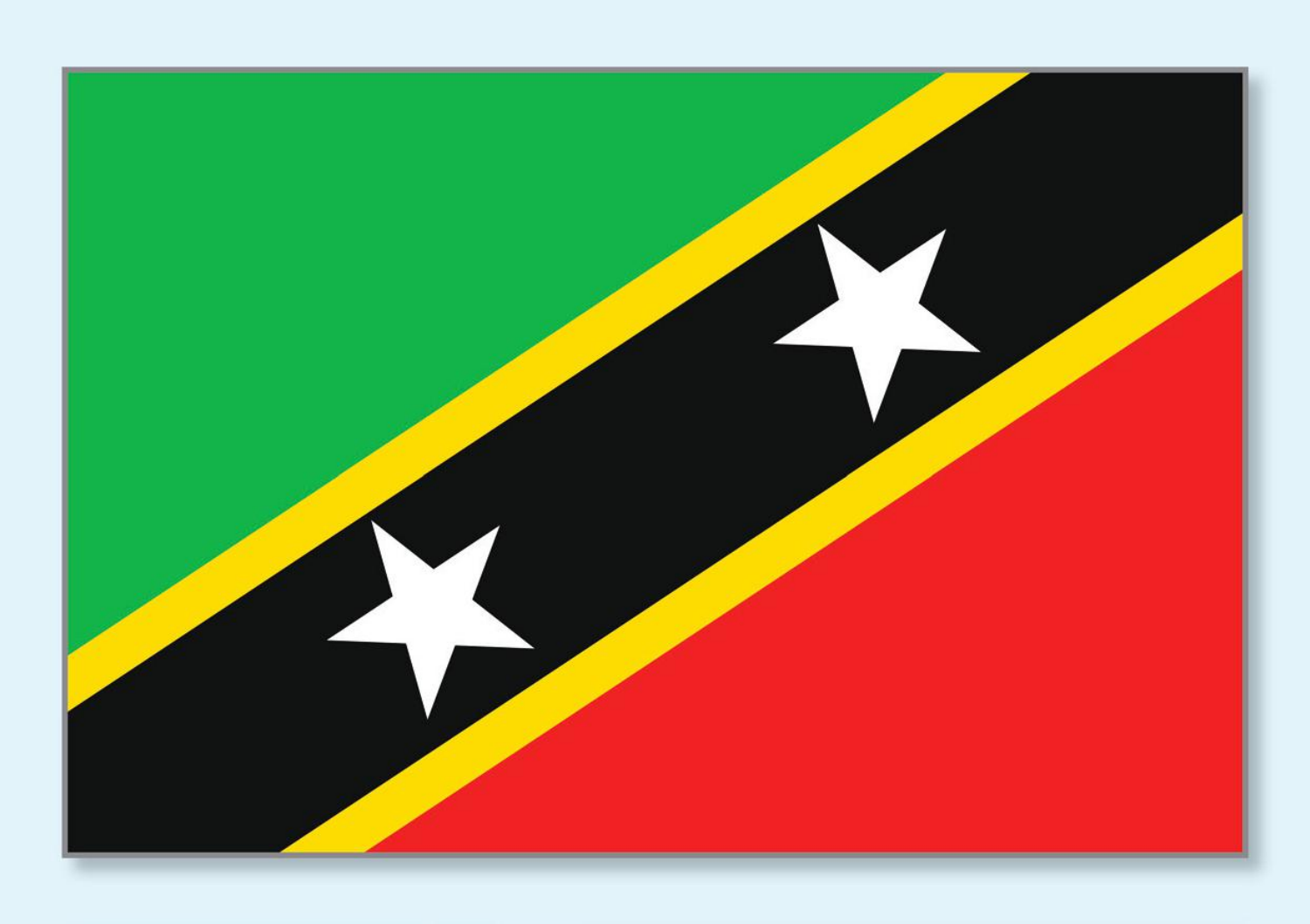### **Flag of St Kitts and Nevis**

#### Parishes/states/provinces

| Parishes/ states/ provinces |               |  |  |  |
|-----------------------------|---------------|--|--|--|
| <b>Capital</b>              | <b>Island</b> |  |  |  |
| Nichola Town                | Saint Kitts   |  |  |  |
| Sandy Point Town            | Saint Kitts   |  |  |  |
| <b>Basseterre</b>           | Saint Kitts   |  |  |  |
| Dieppe Bay Town             | Saint Kitts   |  |  |  |
| Cayon                       | Saint Kitts   |  |  |  |
| Saint Paul Capisterre       | Saint Kitts   |  |  |  |
| Monkey Hill                 | Saint Kitts   |  |  |  |
| Middle Island               | Saint Kitts   |  |  |  |
| Trinity                     | Saint Kitts   |  |  |  |
| Market Shop                 | <b>Nevis</b>  |  |  |  |
| Newcastle                   | <b>Nevis</b>  |  |  |  |
| Figtree                     | <b>Nevis</b>  |  |  |  |
| Charlestown                 | <b>Nevis</b>  |  |  |  |
| Cotton Ground               | <b>Nevis</b>  |  |  |  |
|                             |               |  |  |  |

#### Key Places

- 1. St Kitts railway (Sugar train)
- 2. Brimstone Hill Fortress
- 3. Mount Liamuiga
- 4. Saddlers Village
- 5. Timothy Hill
- 6. Bay Road
- 7. Warner Park Stadium
- 8. Brinley Gold distillery
- 9. Frigate Bay
- 10. Basseterre

#### National Dish

Stewed saltfish

#### Language

English; Saint Kitts Creole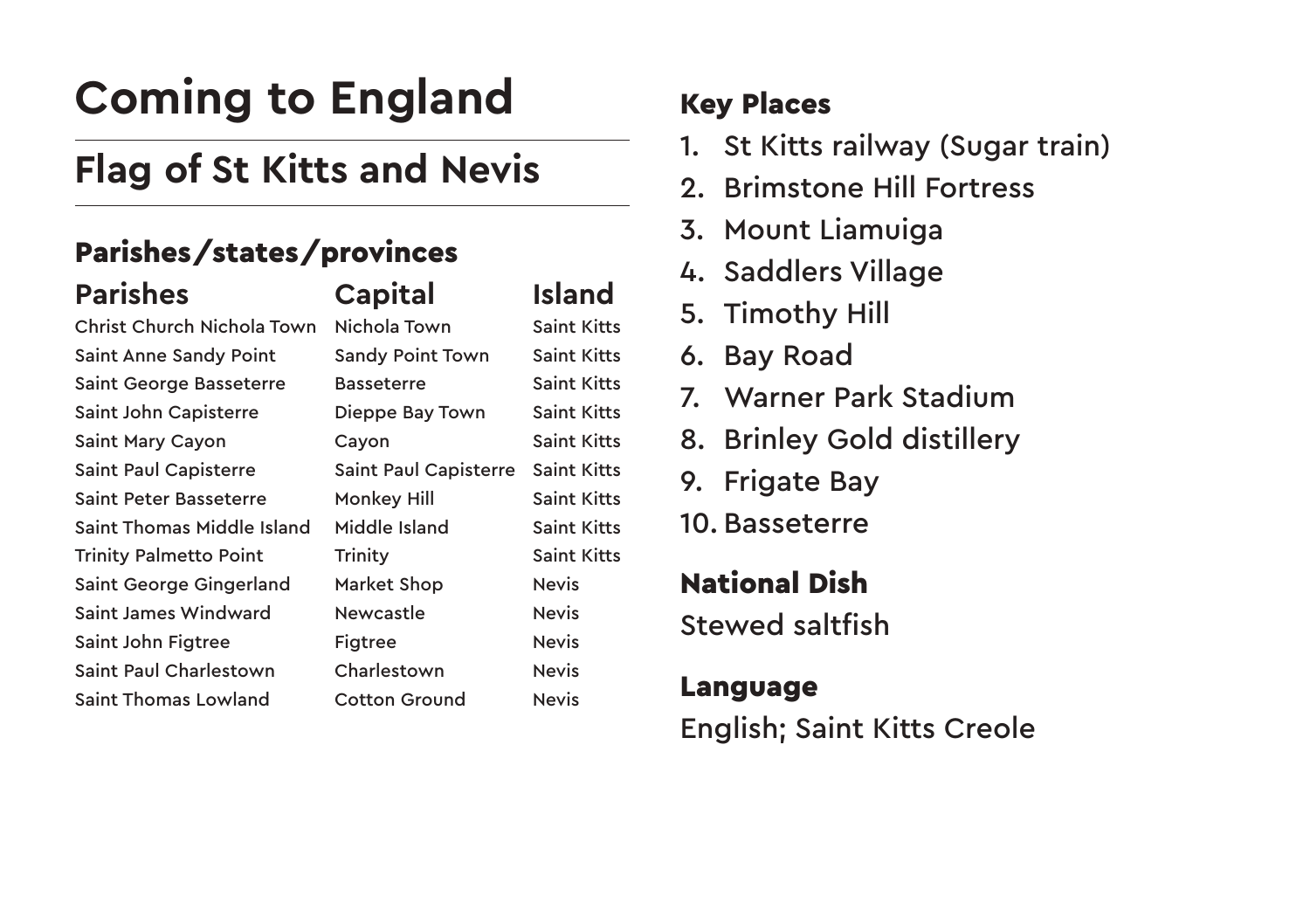![](_page_38_Picture_0.jpeg)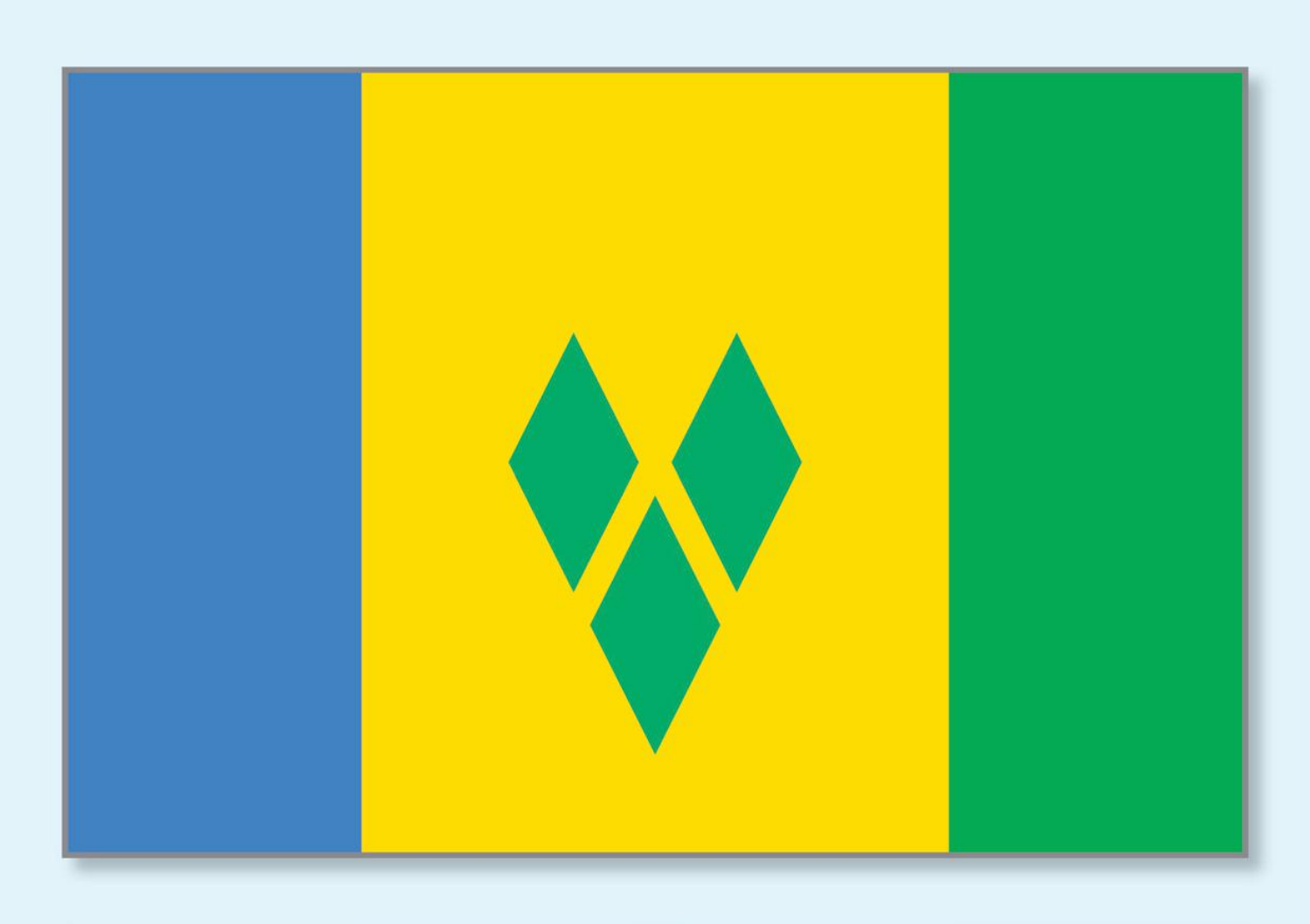### **Flag of Saint Vincent**

### **and The Grenadines**

#### Parishes/states/provinces

**Departments Capital** Charlotte Parish Georgetown Grenadines Parish Port Elizabeth Saint Andrew Parish Layou Saint David Parish Chateaubelair Saint George Parish Kingstown Saint Patrick Parish Barrouallie

#### Key Places

- 1. Admiralty Bay, Bequia
- 2. La Soufrière Volcano
- 3. Kingstown, St Vincent
- 4. Fort Charlotte
- 5. St. Vincent Botanical Gardens
- 6. Carib rock
- 7. Barrouallie
- 8. Canouan
- 9. Union Island
- 10. Falls of Baleine

### National Dish

Roasted breadfruit

#### Language

English; Vincentian Creole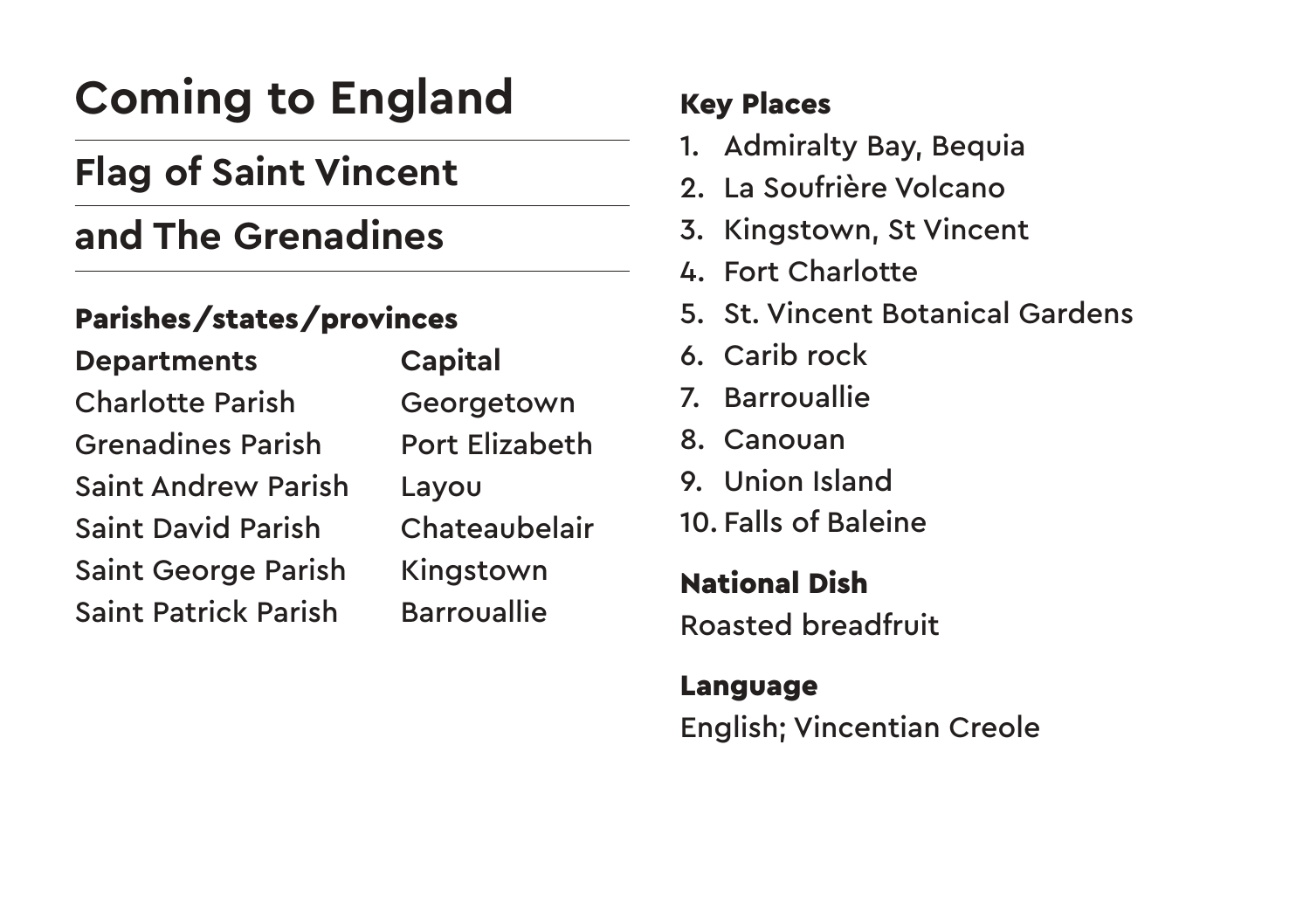![](_page_40_Picture_0.jpeg)